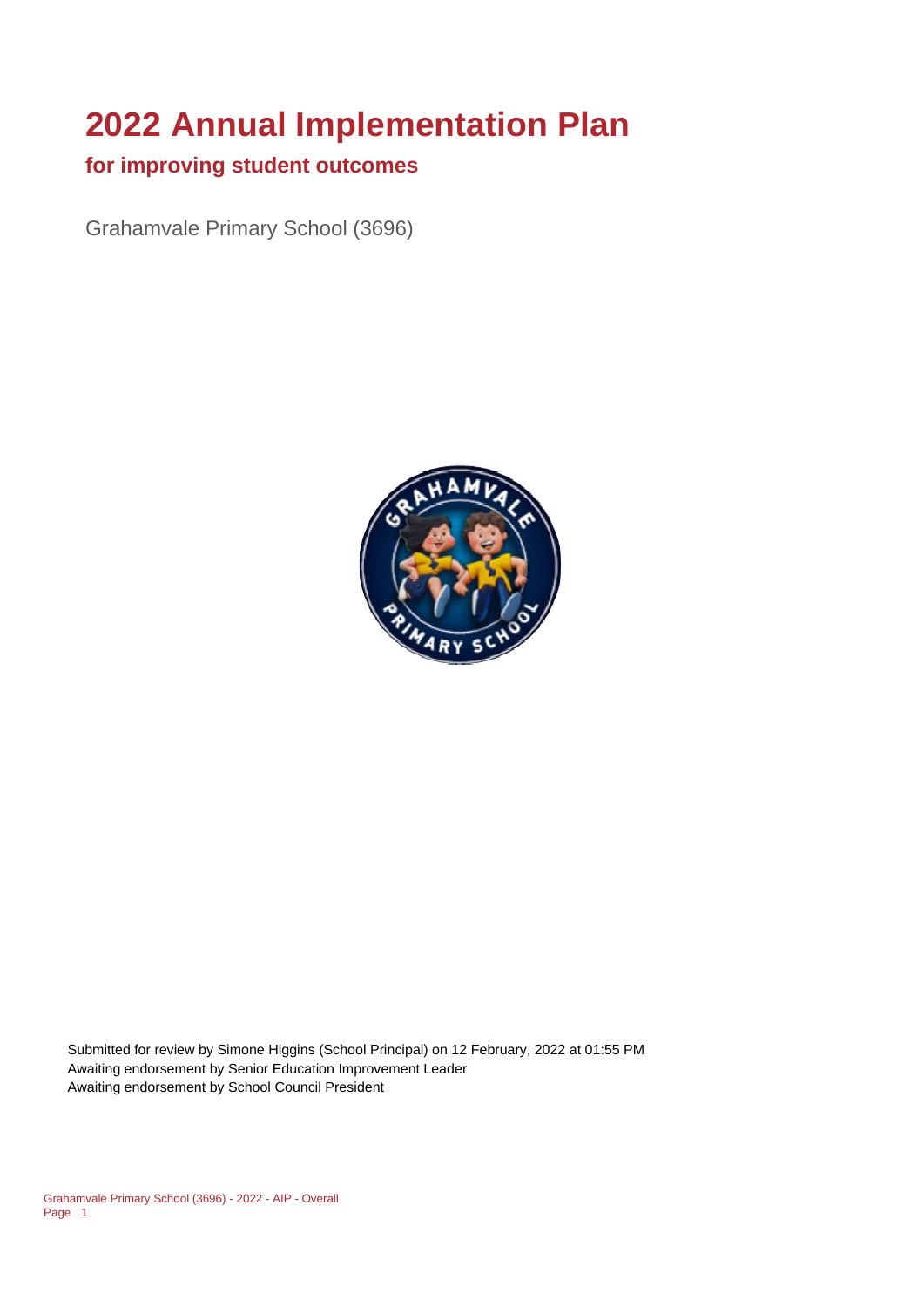# **Self-evaluation Summary - 2022**

|                                           | <b>FISO 2.0 Dimensions</b>                                                                                                                                                                                                       | <b>Self-evaluation Level</b> |
|-------------------------------------------|----------------------------------------------------------------------------------------------------------------------------------------------------------------------------------------------------------------------------------|------------------------------|
| <b>Teaching</b><br>and<br><b>Learning</b> | Documented teaching and learning program based on the Victorian<br>Curriculum and senior secondary pathways, incorporating extra-<br>curricula programs                                                                          |                              |
|                                           | Use of common and subject-specific high impact teaching and<br>learning strategies as part of a shared and responsive teaching and<br>learning model implemented through positive and supportive student-<br>staff relationships | Embedding                    |

| <b>Assessment</b> | Systematic use of assessment strategies and measurement practices<br>to obtain and provide feedback on student learning growth, attainment<br>and wellbeing capabilities | Evolving |
|-------------------|--------------------------------------------------------------------------------------------------------------------------------------------------------------------------|----------|
|                   | Systematic use of data and evidence to drive the prioritisation,<br>development, and implementation of actions in schools and<br>classrooms.                             |          |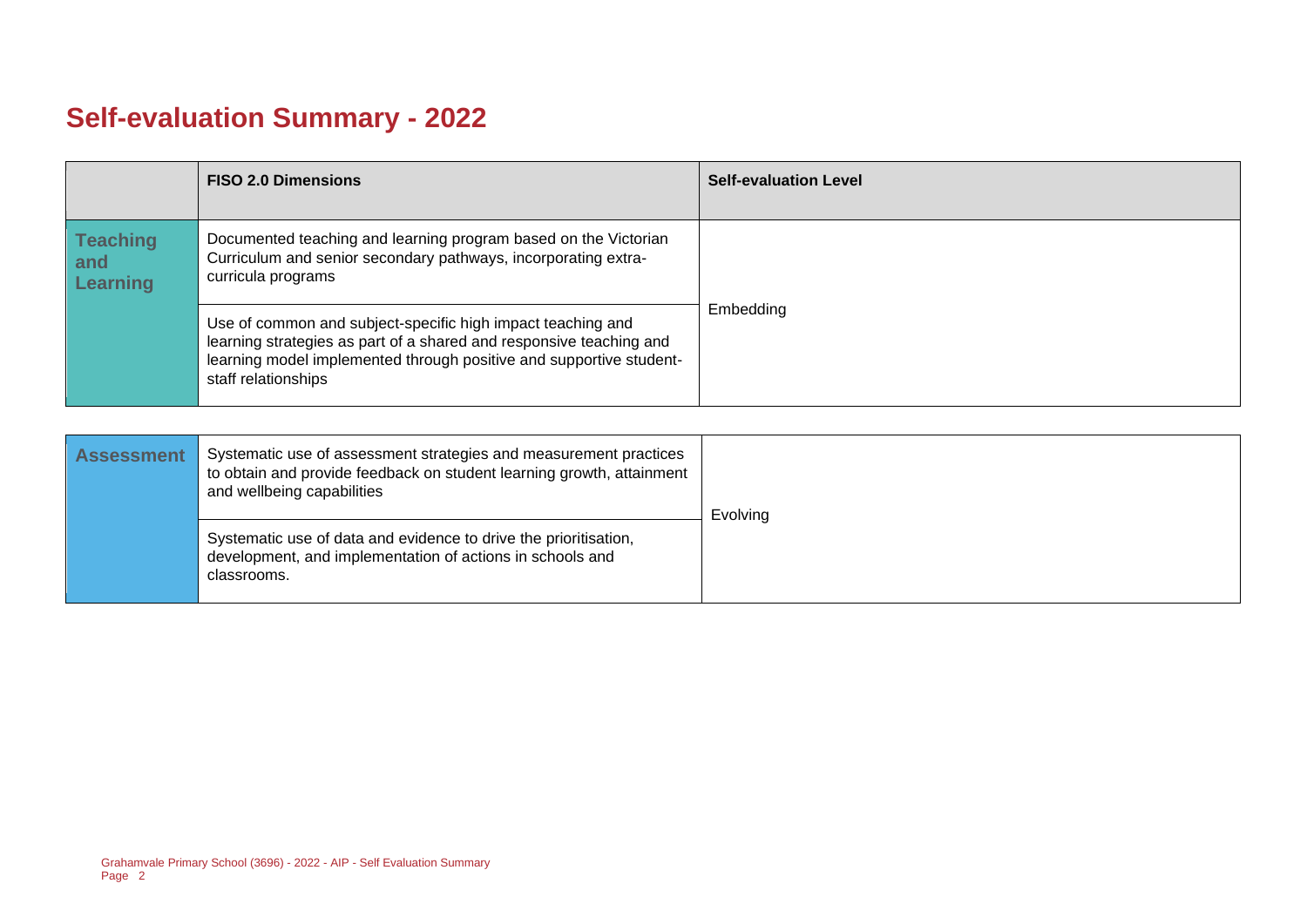| Leadership | The strategic direction and deployment of resources to create and<br>reflect shared goals and values; high expectations; and a positive,<br>safe and orderly learning environment | Embedding |
|------------|-----------------------------------------------------------------------------------------------------------------------------------------------------------------------------------|-----------|
|            | Shared development of a culture of respect and collaboration with<br>positive and supportive relationships between students and staff at the<br>core                              |           |

| <b>Engagement</b> | Activation of student voice and agency, including in leadership and<br>learning, to strengthen students' participation and engagement in<br>school                                    | Embedding |
|-------------------|---------------------------------------------------------------------------------------------------------------------------------------------------------------------------------------|-----------|
|                   | Strong relationships and active partnerships between schools and<br>families/carers, communities, and organisations to strengthen<br>students' participation and engagement in school |           |

| <b>Support</b> | Responsive, tiered and contextualised approaches and strong<br>relationships to support student learning, wellbeing and inclusion                                         |          |
|----------------|---------------------------------------------------------------------------------------------------------------------------------------------------------------------------|----------|
|                | Effective use of resources and active partnerships with families/carers,<br>specialist providers and community organisations to provide<br>responsive support to students | Evolving |

| Enter your reflective comments | As a school Grahamvale has a lot to be proud of, especially the way in which the remote learning programs have continued<br>to be refined. We have been able to continue with students learning and the Intervention/TLI program has had minimal<br>disruptions through the year due to prioritising this.<br>At Grahamvale we are committed to the teaching and learning of our students. Our % of students in the Top 2 Bands has<br>been strong when we compare with our network and similar schools. Again, however we need to be ensuring we are<br>identifying our students in the Top 2 bands and providing ongoing targeted teaching and learning opportunities to ensure<br>they remain in the Top 2 Bands. We also need to ensure we are meeting our benchmark growth targets. We were able to |
|--------------------------------|----------------------------------------------------------------------------------------------------------------------------------------------------------------------------------------------------------------------------------------------------------------------------------------------------------------------------------------------------------------------------------------------------------------------------------------------------------------------------------------------------------------------------------------------------------------------------------------------------------------------------------------------------------------------------------------------------------------------------------------------------------------------------------------------------------|
|                                |                                                                                                                                                                                                                                                                                                                                                                                                                                                                                                                                                                                                                                                                                                                                                                                                          |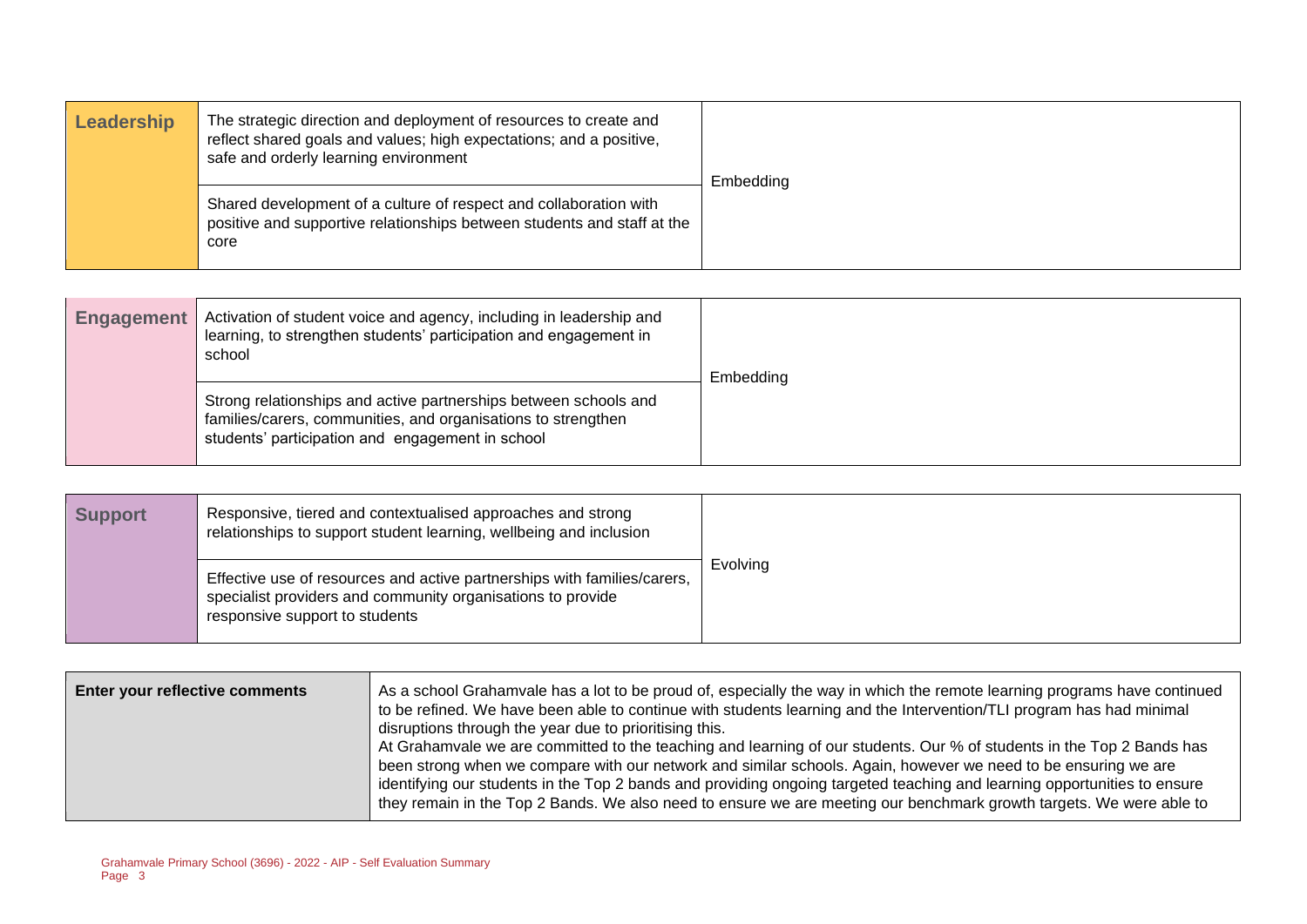|                                  | meet our low growth targets in the areas of writing and numeracy.<br>A lot of work has been done in Reading/Writing and establishing the agreed instructional models in all classrooms across<br>the school. Professional learning has also supported this and has been based on staff feedback. The school's involvement<br>with the DSSI project and having T.I.P.'s in the school was gaining 'traction' however lost some momentum due to<br>unforeseen changes that had to take place.<br>Work was done to ensure instruction was commencing at 9am and as you walk around the school you will observe this<br>occurring in most instances. There is consistency across the 'what' is being taught across Teams and there are still some<br>inconsistencies with the timings within the instructional models.                                                                                                                                                                                                                                                                                                                                                                                                                                                                                                                                                                                                                                                                                                                                                                |
|----------------------------------|-----------------------------------------------------------------------------------------------------------------------------------------------------------------------------------------------------------------------------------------------------------------------------------------------------------------------------------------------------------------------------------------------------------------------------------------------------------------------------------------------------------------------------------------------------------------------------------------------------------------------------------------------------------------------------------------------------------------------------------------------------------------------------------------------------------------------------------------------------------------------------------------------------------------------------------------------------------------------------------------------------------------------------------------------------------------------------------------------------------------------------------------------------------------------------------------------------------------------------------------------------------------------------------------------------------------------------------------------------------------------------------------------------------------------------------------------------------------------------------------------------------------------------------------------------------------------------------|
| <b>Considerations for 2022</b>   | In 2022 the school will be focusing on the key areas of Numeracy and Wellbeing and goals and targets will be set in line<br>with the Department's priorities goal. The school has done a lot of work in the areas of reading and writing, and the priority<br>are of Numeracy aligns with the school's strategic direction which is also reflected in the numeracy NAPLAN data.<br>The assessment schedule is being revisited to ensure that the data being collected is informing the teaching and learning to<br>improve student learning outcomes. A targeted 'catch up' and extension' program is being planned for and to be implements<br>from the commencement of week 3.<br>The school is hoping to be able to work with either an EIL or T.I.P.'s partners again in 2022 due to the 'stop/start' approach<br>that was experienced in 2021. The school is looking for continued support in building the capacity of staff – particularly in<br>data literacy to have confident teachers in being able to read and interpret the data and to use this to inform the planning for<br>targeted teaching and learning activities.<br>Key action plans will continue to feature on a 5-week cycle to keep the focus and momentum. Learning walks will continue<br>to monitor and reflect on the practices. The structure of the S.I.T. will also change to allow for a stronger team to drive the<br>student improvement agenda, with the including of a wellbeing leader.<br>The school will also see the implementation of Respectful Relationships across the whole school. |
| Documents that support this plan | 2022 Role Description for PLC Leaders.docx (0.06 MB)<br>RR - Partner school Induction .pdf (7.03 MB)<br>SIT Structure.docx (0.13 MB)<br>Statement of Values and School Philosophy 2021.docx (0.05 MB)<br>Student Wellbeing Engagement Policy 2021.pdf (0.22 MB)<br>TandL Action Plan T4 Wk 6-10.docx (0.11 MB)<br>Term 4 Weeks 1-5 Action Plan.docx (0.02 MB)                                                                                                                                                                                                                                                                                                                                                                                                                                                                                                                                                                                                                                                                                                                                                                                                                                                                                                                                                                                                                                                                                                                                                                                                                     |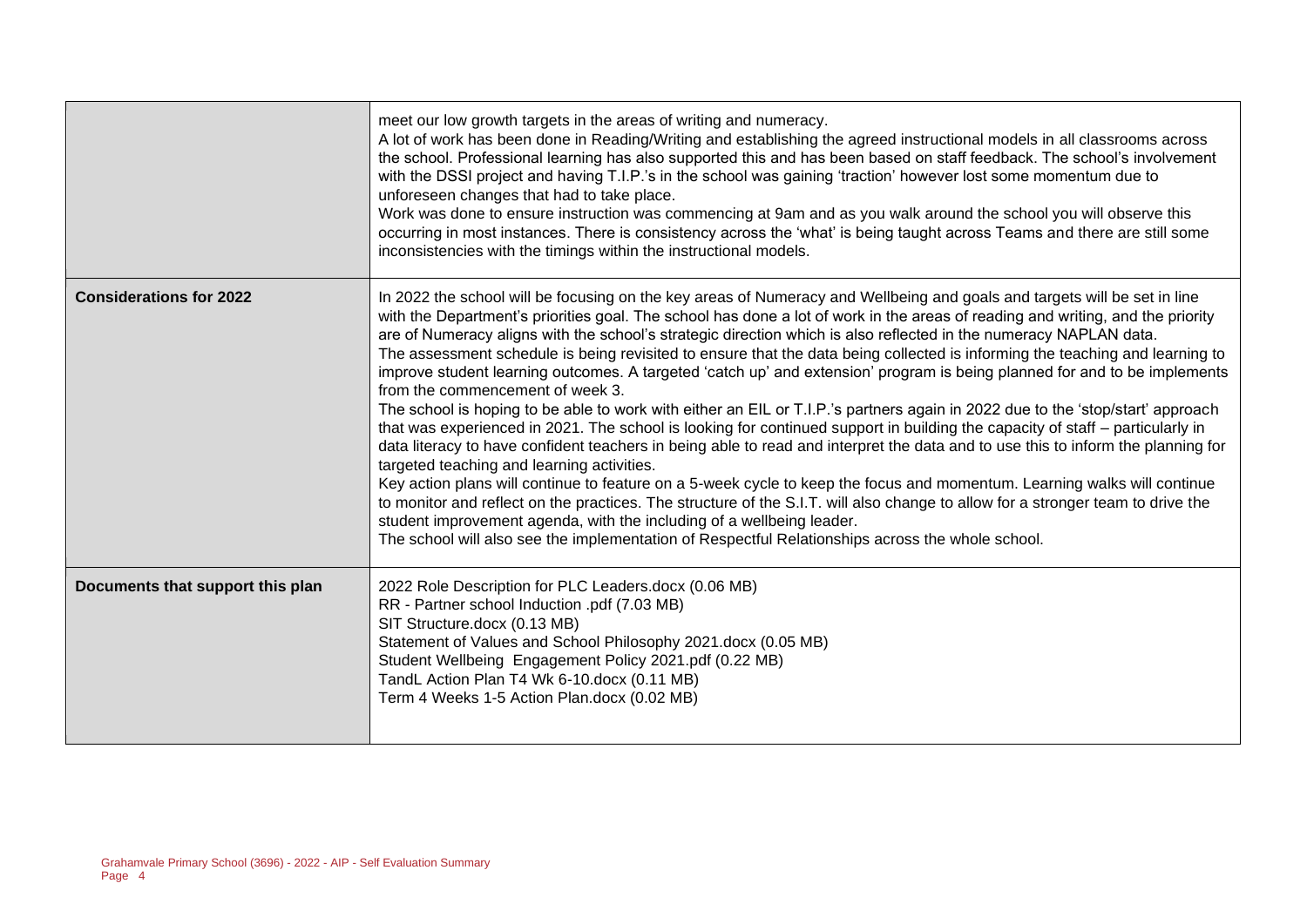# **SSP Goals Targets and KIS**

| Goal 1                                                                                                             | <b>2022 Priorities Goal</b><br><br><br>Some of our students have thrived in the remote learning environment, others have maintained their learning progress,<br>and some need extra learning and wellbeing support despite the best efforts of their teachers and families. In 2022 we will<br>continue to focus on student learning - with an increased focus on numeracy - and student wellbeing through the 2022<br>Priorities Goal, a learning Key Improvement Strategy and a wellbeing Key Improvement Strategy. We will teach and<br>support each student at their point of need and in line with FISO. |  |
|--------------------------------------------------------------------------------------------------------------------|---------------------------------------------------------------------------------------------------------------------------------------------------------------------------------------------------------------------------------------------------------------------------------------------------------------------------------------------------------------------------------------------------------------------------------------------------------------------------------------------------------------------------------------------------------------------------------------------------------------|--|
| Target 1.1                                                                                                         | Support for the 2022 Priorities                                                                                                                                                                                                                                                                                                                                                                                                                                                                                                                                                                               |  |
| <b>Key Improvement Strategy 1.a</b><br>Priority 2022 Dimension                                                     | Learning - Support both those who need extra support and those who have thrived to continue to extend their learning,<br>especially in numeracy                                                                                                                                                                                                                                                                                                                                                                                                                                                               |  |
| <b>Key Improvement Strategy 1.b</b><br>Priority 2022 Dimension                                                     | Wellbeing - Effectively mobilise available resources to support students' wellbeing and mental health, especially the most<br>vulnerable                                                                                                                                                                                                                                                                                                                                                                                                                                                                      |  |
| Goal 2                                                                                                             | Improve literacy and numeracy learning growth and outcomes for all students.                                                                                                                                                                                                                                                                                                                                                                                                                                                                                                                                  |  |
| Target 2.1                                                                                                         | By 2022 increase the percentage of students achieving relative high growth on NAPLAN from Years 3 to 5 to at least 30%:                                                                                                                                                                                                                                                                                                                                                                                                                                                                                       |  |
|                                                                                                                    | • Reading from 13% (2018) to 30% (Nb. High growth in 2017 was $21\%$ )                                                                                                                                                                                                                                                                                                                                                                                                                                                                                                                                        |  |
|                                                                                                                    | • Writing from 23% (2018) to 30%                                                                                                                                                                                                                                                                                                                                                                                                                                                                                                                                                                              |  |
|                                                                                                                    | • Numeracy from 23% (2018) to 30%                                                                                                                                                                                                                                                                                                                                                                                                                                                                                                                                                                             |  |
|                                                                                                                    |                                                                                                                                                                                                                                                                                                                                                                                                                                                                                                                                                                                                               |  |
| By 2022 decrease the percentage of students achieving relative low growth on NAPLAN to 20% or lower:<br>Target 2.2 |                                                                                                                                                                                                                                                                                                                                                                                                                                                                                                                                                                                                               |  |
|                                                                                                                    | $\bullet$ Year 3 -5                                                                                                                                                                                                                                                                                                                                                                                                                                                                                                                                                                                           |  |
|                                                                                                                    | ○ Reading from 38% (2018) to 20%<br>o Writing from 30% (2018) to 20%                                                                                                                                                                                                                                                                                                                                                                                                                                                                                                                                          |  |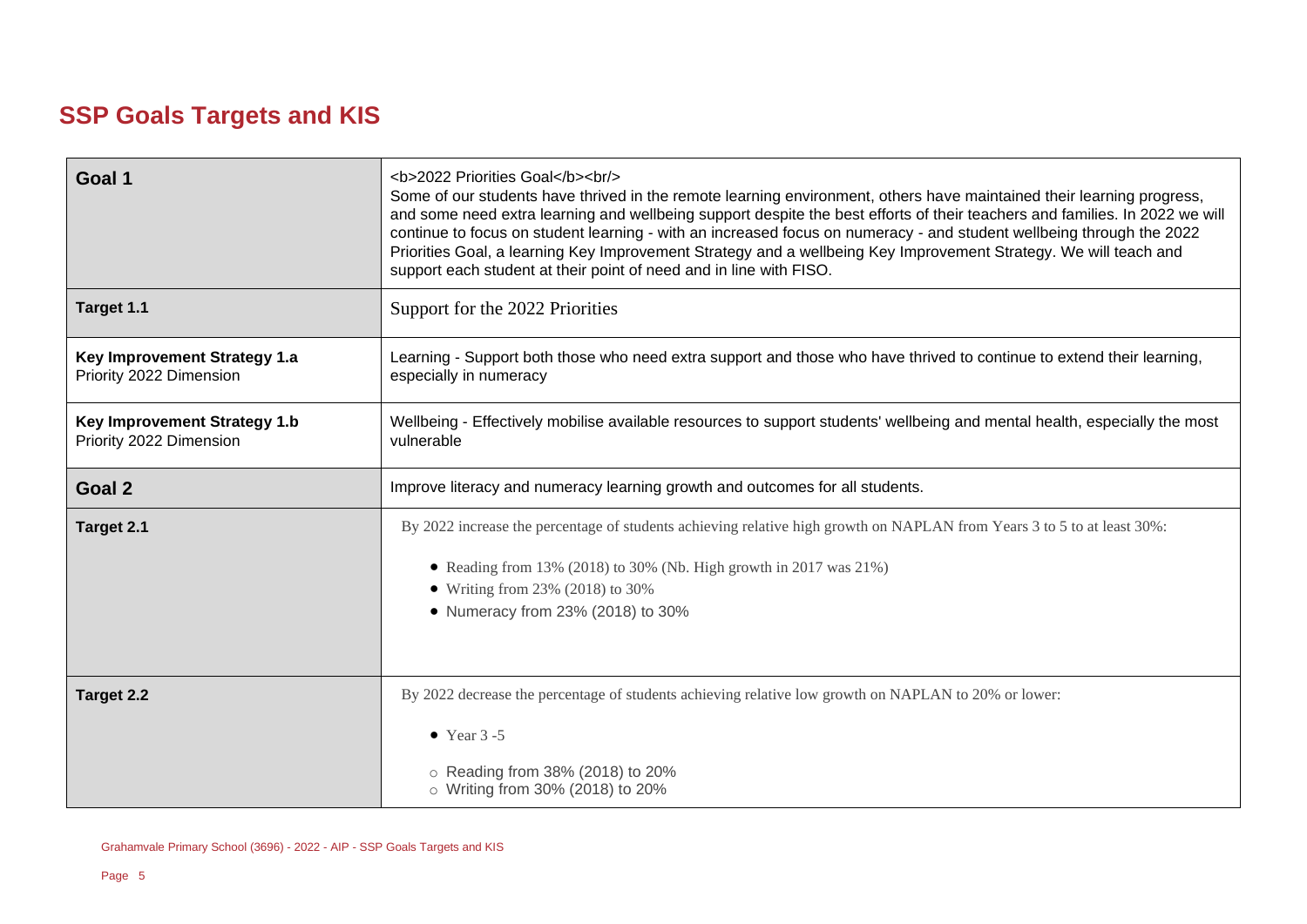|            | o Numeracy from 25% (2018) to 20%                                                                                                                                                                         |  |  |
|------------|-----------------------------------------------------------------------------------------------------------------------------------------------------------------------------------------------------------|--|--|
|            | $\bullet$ Year 5-7<br>○ Reading from 28% (2018) to 20%<br>o Writing from 39% (2018) to 20%<br>o Numeracy from 47% (2018) to 20%                                                                           |  |  |
|            |                                                                                                                                                                                                           |  |  |
| Target 2.3 | By 2022 increase the percentage of students achieving outcomes in the top two NAPLAN bands:                                                                                                               |  |  |
|            | $\bullet$ 1.3.1 Year 3                                                                                                                                                                                    |  |  |
|            | ○ Reading from 62% (2018) to 70%<br>o Writing from 46% (2018) to 50%<br>o Numeracy from 44% (2018) to 50%                                                                                                 |  |  |
|            | $\bullet$ 1.3.2 Year 5                                                                                                                                                                                    |  |  |
|            | O Reading from 31% (2018) to 48% (Nb 2017 was 44%)<br>$\circ$ Writing from 6% (2018) to 20%<br>o Numeracy from 33% to 40%                                                                                 |  |  |
|            |                                                                                                                                                                                                           |  |  |
| Target 2.4 | By 2022 increase the percentage of students achieving above expected at each year level for reading and viewing to 50% or greater,<br>writing to 40% or greater and number and algebra to 40% or greater. |  |  |
|            | Benchmarks in 2018:                                                                                                                                                                                       |  |  |
|            | Reading and viewing                                                                                                                                                                                       |  |  |
|            | Benchmark 2018<br>Target 2022                                                                                                                                                                             |  |  |
|            | 35%<br>Foundation<br>50%                                                                                                                                                                                  |  |  |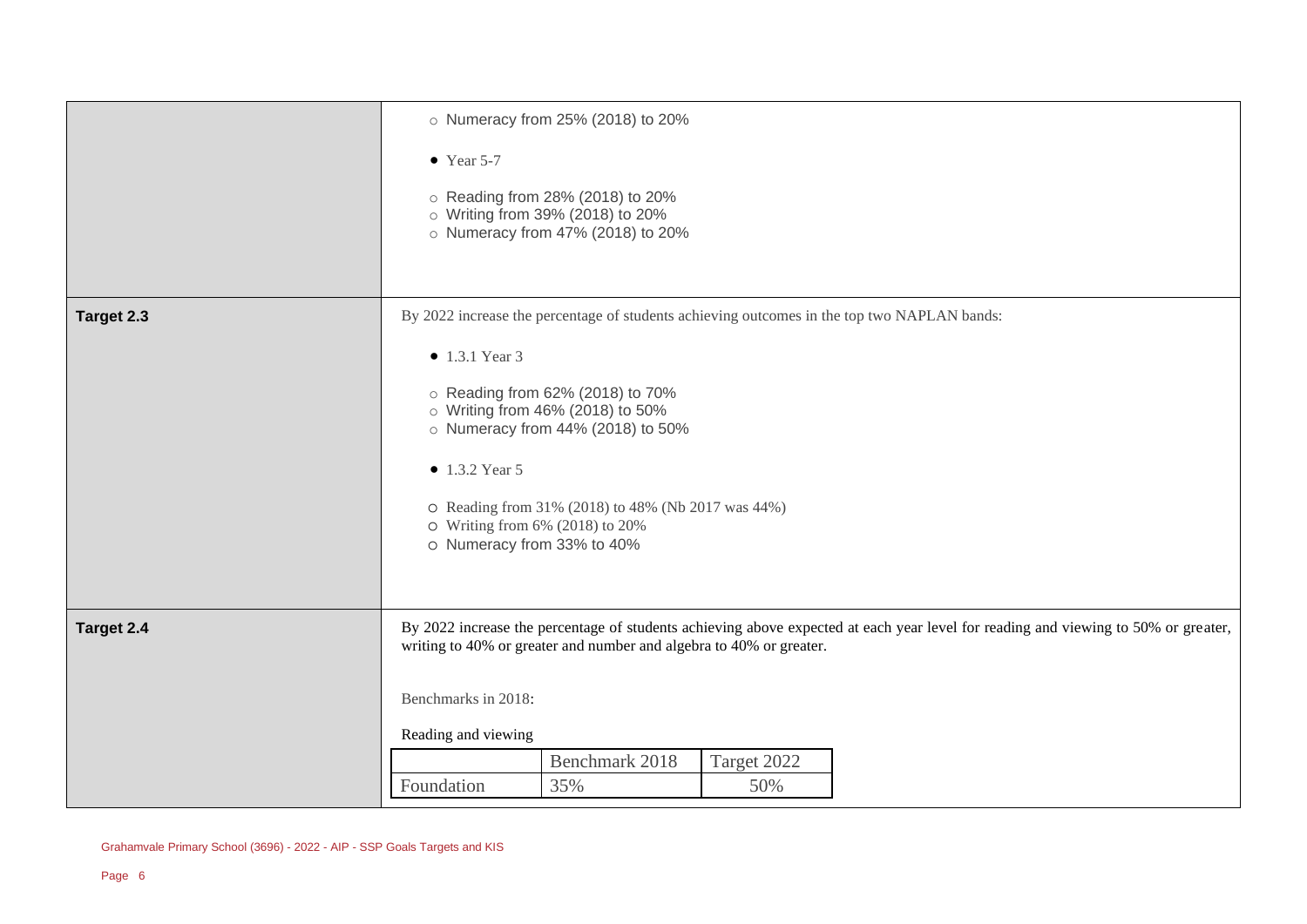| Year 1 | 22% |
|--------|-----|
| Year 2 | 30% |
| Year 3 | 25% |
| Year 4 | 43% |
| Year 5 | 11% |
| Year 6 | 23% |

#### Number and algebra

|            | <b>Benchmark</b><br>2018 | Target 2022 |
|------------|--------------------------|-------------|
| Foundation | 30%                      |             |
| Year 1     | 22%                      |             |
| Year 2     | 36%                      |             |
| Year 3     | 25%                      | 40%         |
| Year 4     | 45%                      |             |
| Year 5     | 34%                      |             |
| Year 6     | 33%                      |             |

#### Writing

|            | Benchmark 2018 | Target 2022 |
|------------|----------------|-------------|
| Foundation | 35%            |             |
| Year 1     | 22%            |             |
| Year 2     | 30%            |             |
| Year 3     | 25%            | 50%         |
| Year 4     | 43%            |             |
| Year 5     | 11%            |             |
| Year 6     | 23%            |             |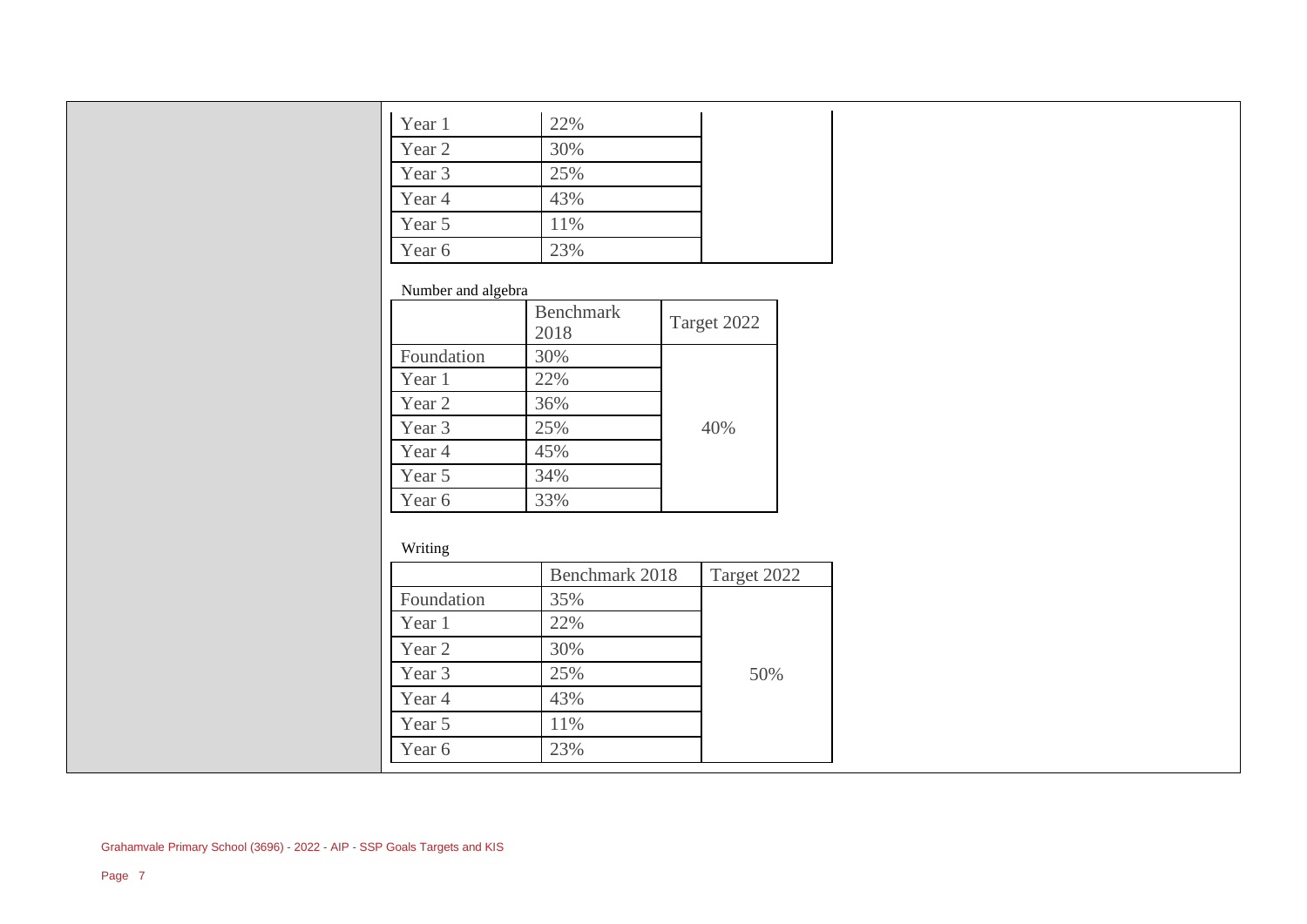| <b>Key Improvement Strategy 2.a</b><br><b>Building practice excellence</b>               | Build collaborative professional learning communities (PLCs) to drive improved whole-school agreed teaching and<br>learning to meet the needs of all learners. |
|------------------------------------------------------------------------------------------|----------------------------------------------------------------------------------------------------------------------------------------------------------------|
| <b>Key Improvement Strategy 2.b</b><br>Curriculum planning and assessment                | Implement and embed the Department's literacy and numeracy strategies within an agreed curriculum plan                                                         |
| <b>Key Improvement Strategy 2.c</b><br>Evidence-based high-impact teaching<br>strategies | Build teacher capability to collect data, analyse and evaluate student learning growth over time.                                                              |
| <b>Key Improvement Strategy 2.d</b><br>Evaluating impact on learning                     | Deepen teacher and leaders' knowledge and practice excellence through targeted professional learning and feedback<br>cycles.                                   |
| Goal 3                                                                                   | Empower students to be confident, self-regulated learners actively engaged in their learning and community.                                                    |
| Target 3.1                                                                               | By 2022 improve the percentage of positive responses to the Attitudes to School Survey factors from the 2018 benchmarks to 92%                                 |
|                                                                                          | • Student voice and agency from 80% to 90%<br>• Self-regulation and goal setting from 90% to 92%<br>• Motivation and interest from 89% to 92%                  |
| Target 3.2                                                                               | By 2022 improve the percentage of positive responses on the School Staff Survey (School Climate module) from the 2018 benchmarks<br>to 85%                     |
|                                                                                          | • Guaranteed and viable curriculum from 57% (2018) to 85%                                                                                                      |

 $\overline{a}$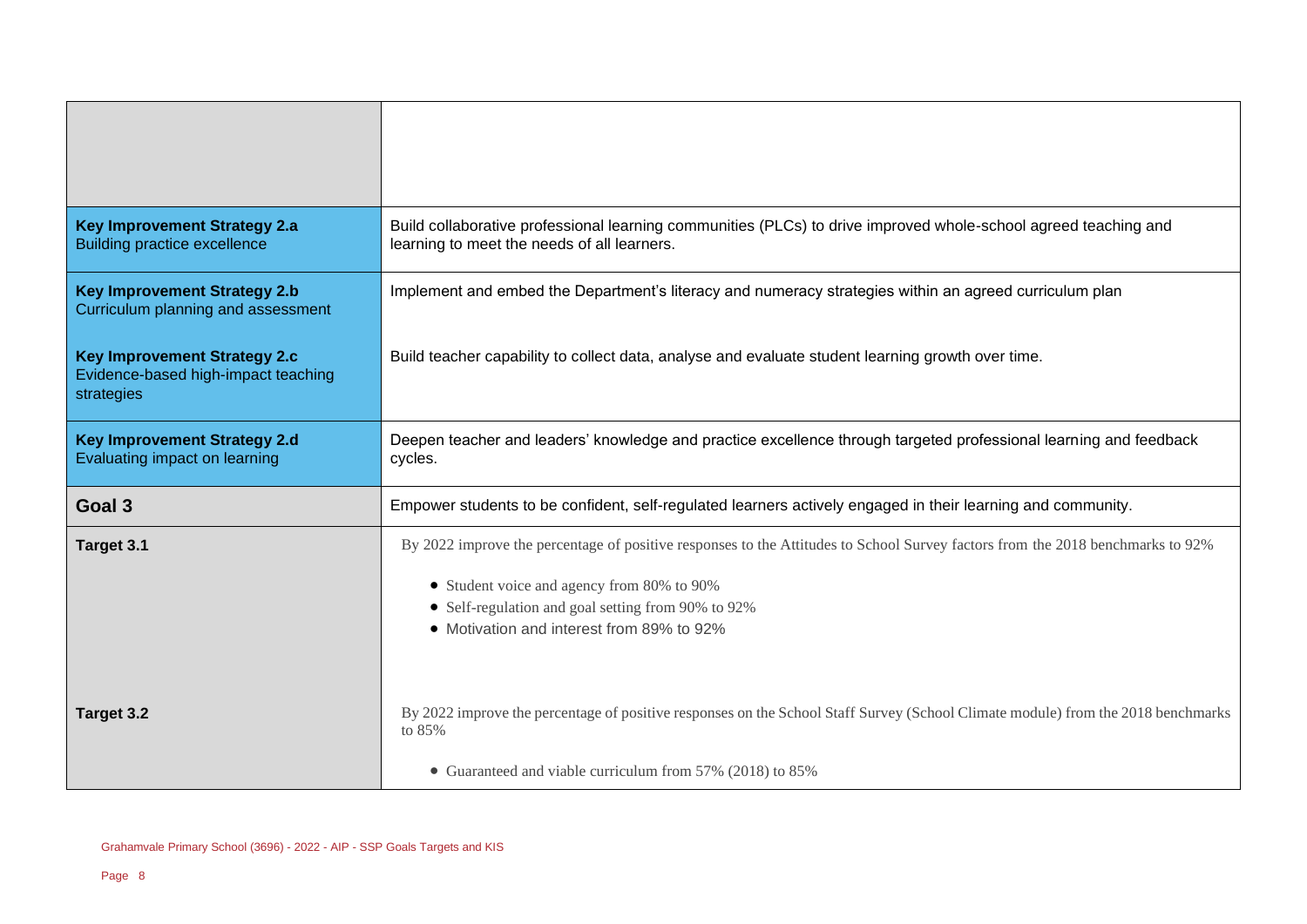|                                                                                                | • Collective responsibility from 64% (2018) to 85%                                                                                                                                                                                                                                                                              |
|------------------------------------------------------------------------------------------------|---------------------------------------------------------------------------------------------------------------------------------------------------------------------------------------------------------------------------------------------------------------------------------------------------------------------------------|
| Target 3.3                                                                                     | By 2022 reduce the average days absent per student F-6 from 14.7 days to 12.00 days or less.                                                                                                                                                                                                                                    |
| <b>Key Improvement Strategy 3.a</b><br><b>Empowering students and building school</b><br>pride | Build teacher capability to enable co-designed opportunities for students to exercise authentic agency in their own<br>learning.                                                                                                                                                                                                |
| <b>Key Improvement Strategy 3.b</b><br>Intellectual engagement and self-<br>awareness          | Provide a stimulating learning environment where students are active learners who collaborate, explore and connect to<br>real life contexts.                                                                                                                                                                                    |
| <b>Key Improvement Strategy 3.c</b><br>Empowering students and building school<br>pride        | Build and enhance practices to empower students as leaders.                                                                                                                                                                                                                                                                     |
| Goal 4                                                                                         | Build high expectations for students in an inclusive school community.                                                                                                                                                                                                                                                          |
| Target 4.1                                                                                     | By 2022 improve the percentage of positive responses to the Attitudes to School Survey factors from the 2018 benchmarks:<br>• Sense of inclusion from 88% (2018) to 92%<br>• Respect for diversity from 84% (2018) to 92%<br>• Teacher concern from 75% (2018) to 92%<br>• High expectations for success from 95% (2018) to 96% |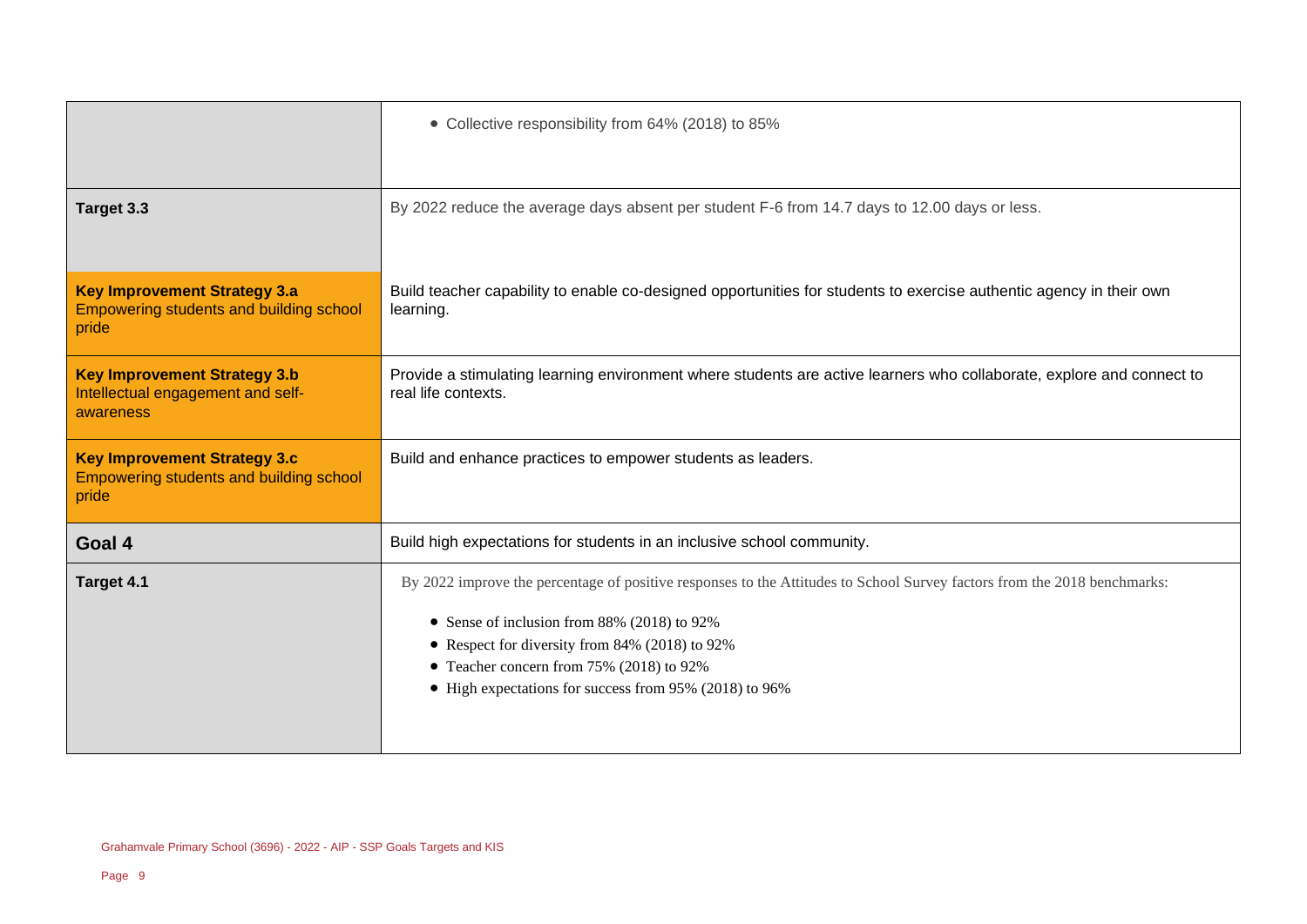| Target 4.2                                                                             | By 2022 improve the percentage of positive responses on the School Staff Survey (School Climate module) from the 2018 benchmarks<br>to 80%<br>• Teacher collaboration from 33% (2018) to 80%<br>• Staff trust in colleagues 17% (2018) to 80%                                                                                                                             |
|----------------------------------------------------------------------------------------|---------------------------------------------------------------------------------------------------------------------------------------------------------------------------------------------------------------------------------------------------------------------------------------------------------------------------------------------------------------------------|
| Target 4.3                                                                             | By 2022 improve the percentage of positive responses on the Parent Opinion Survey from the 2018 benchmarks to 90% or greater.<br>• Teacher communication from 80% (2018) to 90%<br>• Parent participation and involvement from 87% (2018) to 90%<br>• Respect for diversity from 89% (2018) to 90%<br>• High expectations for success from 90% (2018) to greater than 90% |
| <b>Key Improvement Strategy 4.a</b><br>Vision, values and culture                      | Develop and embed the school's vision and values across the school community.                                                                                                                                                                                                                                                                                             |
| <b>Key Improvement Strategy 4.b</b><br>Setting expectations and promoting<br>inclusion | Build high expectations for learning and teaching in partnership with parents/carers.                                                                                                                                                                                                                                                                                     |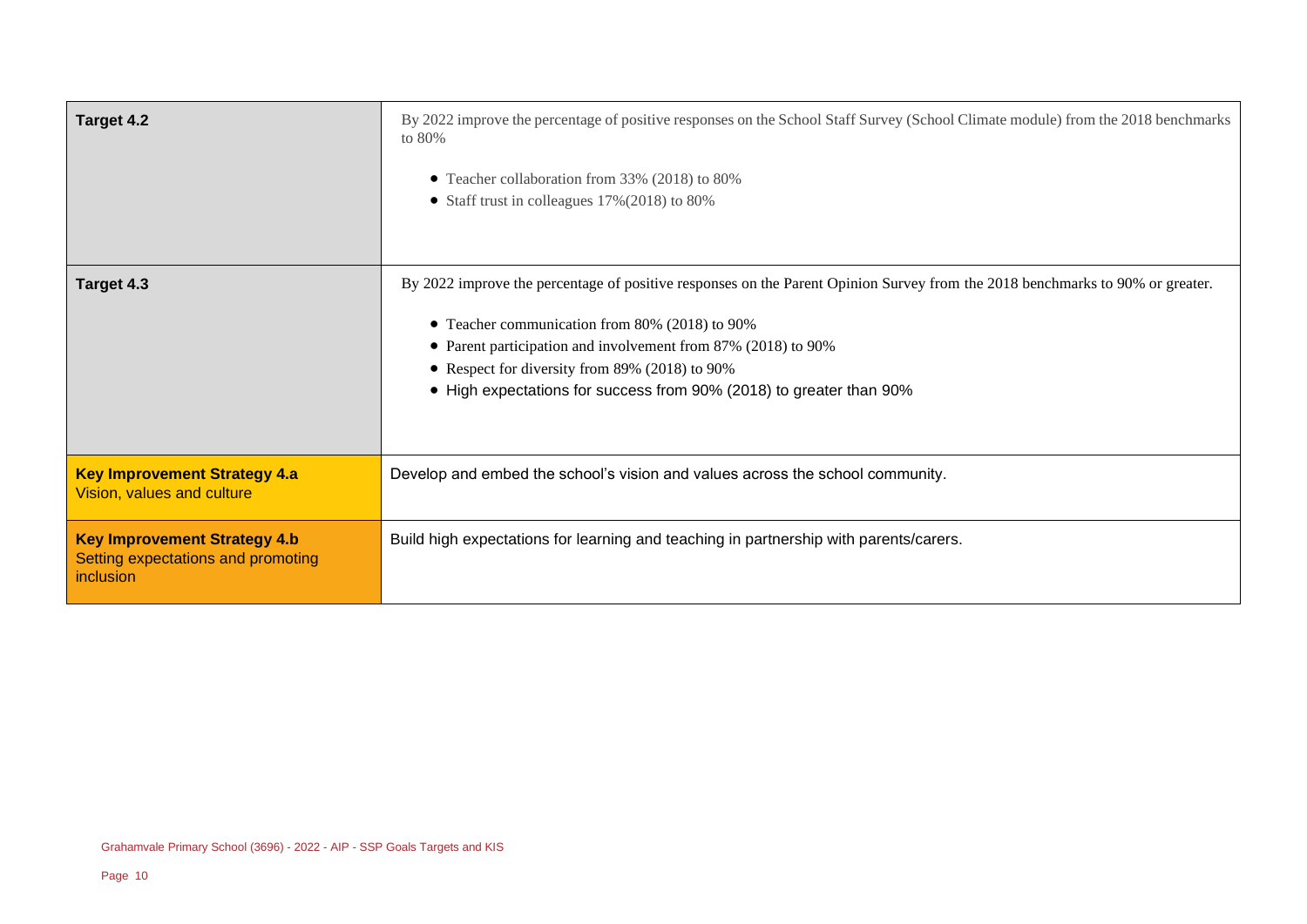# **Select Annual Goals and KIS**

| <b>Four Year Strategic Goals</b>                                                                                                                                                              | Is this<br>selected for<br>focus this<br>year? | <b>Four Year Strategic Targets</b> | 12 month target<br>The 12 month target is an incremental step<br>towards meeting the 4-year target, using the<br>same data set.                                                                                                                                                                                                                                                                                                                                                                                                  |
|-----------------------------------------------------------------------------------------------------------------------------------------------------------------------------------------------|------------------------------------------------|------------------------------------|----------------------------------------------------------------------------------------------------------------------------------------------------------------------------------------------------------------------------------------------------------------------------------------------------------------------------------------------------------------------------------------------------------------------------------------------------------------------------------------------------------------------------------|
| <b>2022 Priorities Goal</b><br><br><br>Some of our students have thrived in<br>the remote learning environment,<br>others have maintained their learning<br>progress, and some need extra<br> | Yes                                            | Support for the 2022 Priorities    | Percentage of Students in the Top 2<br>Bands: (NAPLAN)<br>Reading:<br>Year 3:40%<br>Year 5:30%<br>Writing:<br>Year 3:40%<br>Year 5:30%<br>Numeracy:<br>Year 3:40%<br>Year 5:30%<br>Attitudes to School Survey Data:<br>Sense of Connectedness: 85%<br>Sense of Inclusion: 92%<br>Motivation and Interest: 85%<br>Sense of Confidence: 85%<br>Managing Bullying: 82%<br>Staff Opinion Data:<br>Teacher Collaboration: 80%<br>Staff Trust: 80%<br>Parent Opinion Data:<br>Teacher Collaboration: 90%<br>Respect for Diversity: 90% |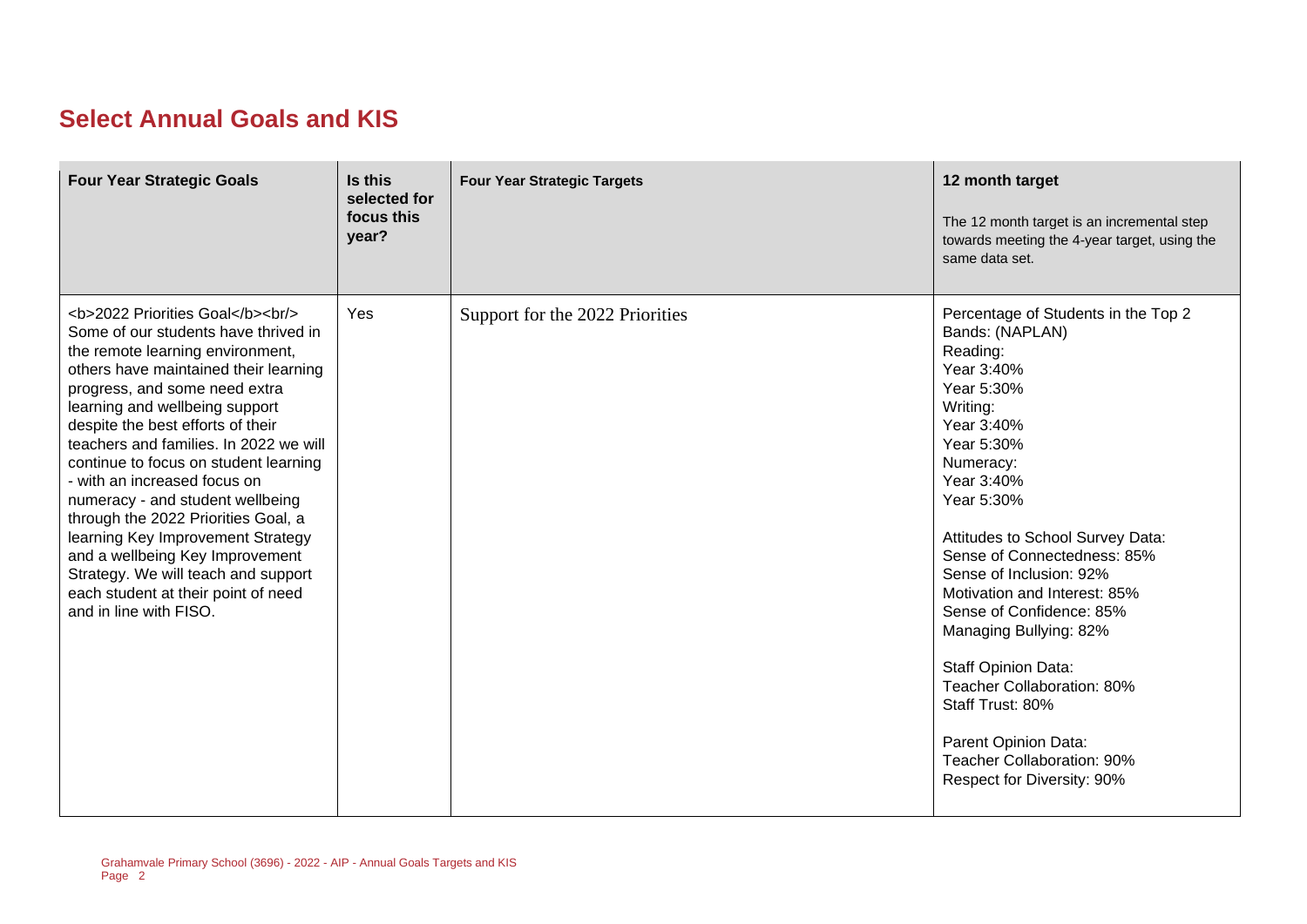| Improve literacy and numeracy<br>learning growth and outcomes for all<br>students. | No | By 2022 increase the percentage of students achieving relative high<br>growth on NAPLAN from Years 3 to 5 to at least 30%:<br>• Reading from 13% (2018) to 30% (Nb. High growth in 2017 was<br>21%)<br>$\bullet$ Writing from 23% (2018) to 30%<br>• Numeracy from 23% (2018) to 30%                                                                                           |  |
|------------------------------------------------------------------------------------|----|--------------------------------------------------------------------------------------------------------------------------------------------------------------------------------------------------------------------------------------------------------------------------------------------------------------------------------------------------------------------------------|--|
|                                                                                    |    | By 2022 decrease the percentage of students achieving relative low<br>growth on NAPLAN to 20% or lower:<br>$\bullet$ Year 3 -5<br>○ Reading from 38% (2018) to 20%<br>o Writing from 30% (2018) to 20%<br>o Numeracy from 25% (2018) to 20%<br>$\bullet$ Year 5-7<br>○ Reading from 28% (2018) to 20%<br>o Writing from 39% (2018) to 20%<br>o Numeracy from 47% (2018) to 20% |  |
|                                                                                    |    | By 2022 increase the percentage of students achieving outcomes in the<br>top two NAPLAN bands:<br>$\bullet$ 1.3.1 Year 3                                                                                                                                                                                                                                                       |  |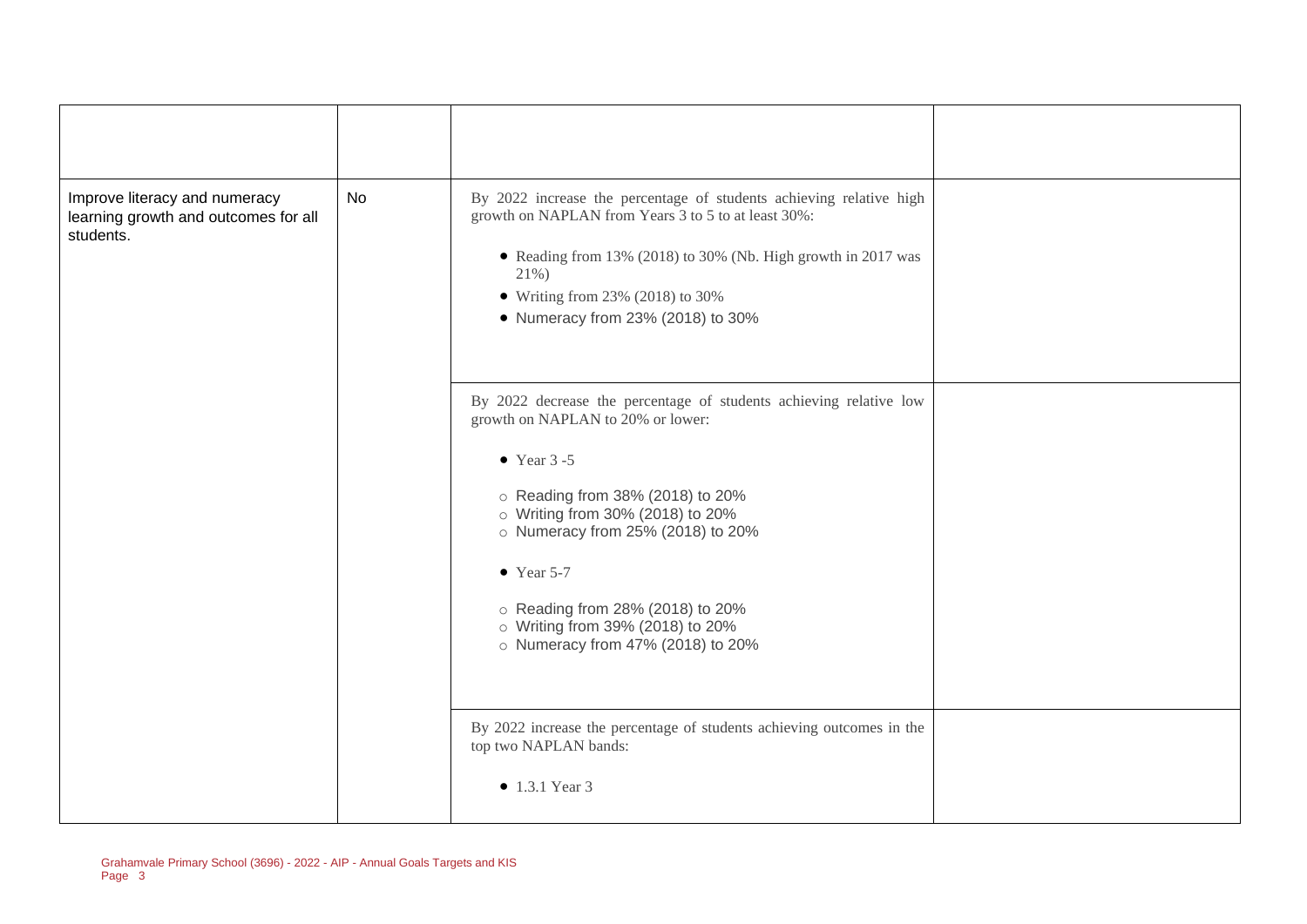| • 1.3.2 Year 5                   | ○ Reading from 62% (2018) to 70%<br>o Writing from 46% (2018) to 50%<br>o Numeracy from 44% (2018) to 50%<br>O Reading from 31% (2018) to 48% (Nb 2017 was 44%)<br>$\circ$ Writing from 6% (2018) to 20%<br>o Numeracy from 33% to 40% |                    |  |
|----------------------------------|----------------------------------------------------------------------------------------------------------------------------------------------------------------------------------------------------------------------------------------|--------------------|--|
| Benchmarks in 2018:              | By 2022 increase the percentage of students achieving above expected at<br>each year level for reading and viewing to 50% or greater, writing to 40%<br>or greater and number and algebra to 40% or greater.                           |                    |  |
| Reading and viewing              |                                                                                                                                                                                                                                        |                    |  |
|                                  | Benchmark 2018                                                                                                                                                                                                                         | Target 2022        |  |
| Foundation                       | 35%                                                                                                                                                                                                                                    |                    |  |
| Year 1                           | 22%                                                                                                                                                                                                                                    |                    |  |
| Year 2                           | 30%                                                                                                                                                                                                                                    |                    |  |
| Year 3                           | 25%                                                                                                                                                                                                                                    | 50%                |  |
| Year 4                           | 43%                                                                                                                                                                                                                                    |                    |  |
| Year 5                           | 11%                                                                                                                                                                                                                                    |                    |  |
| Year 6                           | 23%                                                                                                                                                                                                                                    |                    |  |
| Number and algebra<br>Foundation | <b>Benchmark</b><br>2018<br>30%                                                                                                                                                                                                        | Target 2022<br>40% |  |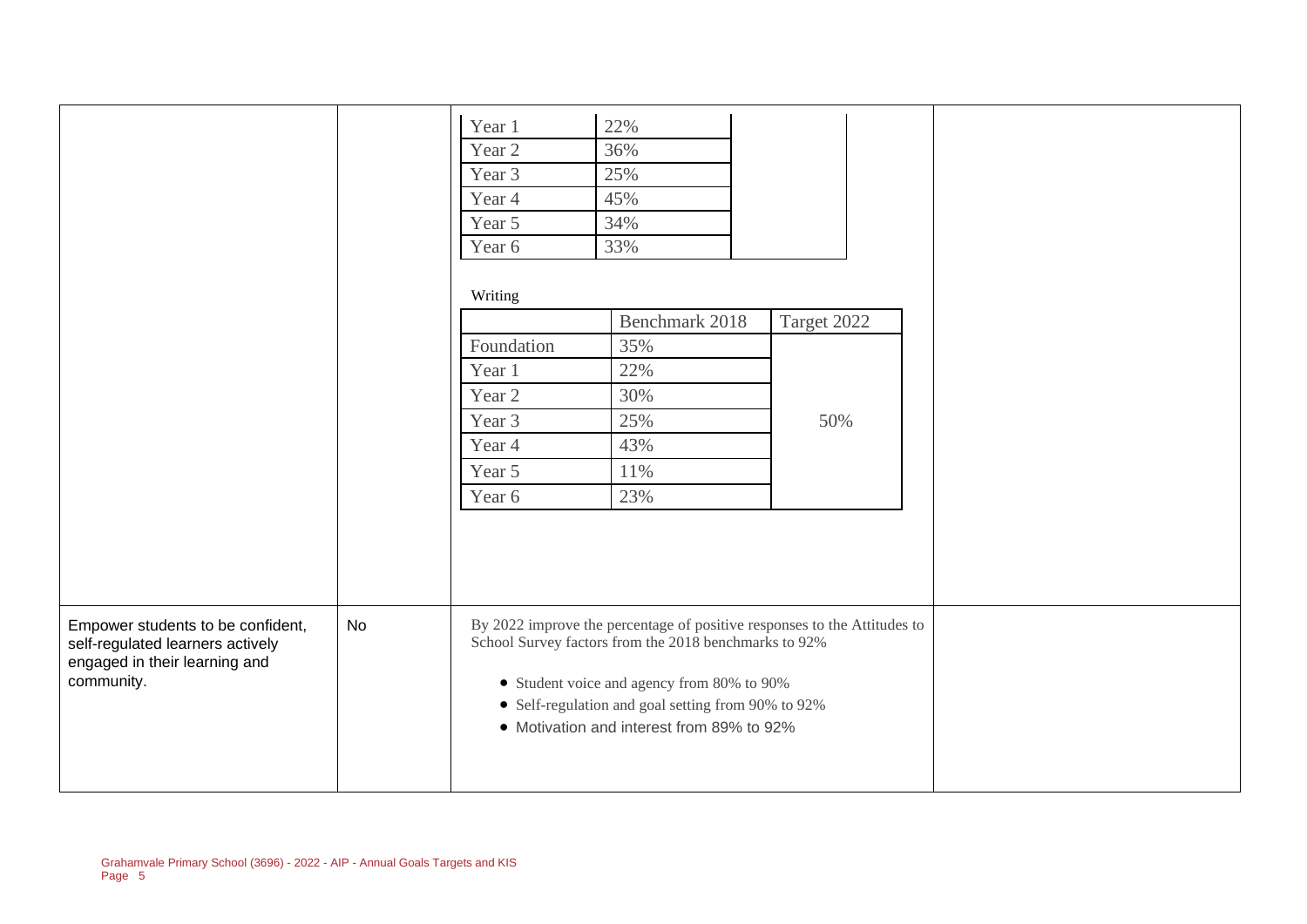|                                                                           |     | By 2022 improve the percentage of positive responses on the School Staff<br>Survey (School Climate module) from the 2018 benchmarks to 85%<br>• Guaranteed and viable curriculum from 57% (2018) to 85%<br>• Collective responsibility from 64% (2018) to 85%                                                                      |  |
|---------------------------------------------------------------------------|-----|------------------------------------------------------------------------------------------------------------------------------------------------------------------------------------------------------------------------------------------------------------------------------------------------------------------------------------|--|
|                                                                           |     | By 2022 reduce the average days absent per student F-6 from 14.7<br>days to 12.00 days or less.                                                                                                                                                                                                                                    |  |
| Build high expectations for students<br>in an inclusive school community. | No. | By 2022 improve the percentage of positive responses to the Attitudes to<br>School Survey factors from the 2018 benchmarks:<br>• Sense of inclusion from 88% (2018) to 92%<br>• Respect for diversity from 84% (2018) to 92%<br>• Teacher concern from 75% (2018) to 92%<br>• High expectations for success from 95% (2018) to 96% |  |
|                                                                           |     | By 2022 improve the percentage of positive responses on the School Staff<br>Survey (School Climate module) from the 2018 benchmarks to 80%<br>• Teacher collaboration from 33% (2018) to 80%<br>• Staff trust in colleagues $17\%(2018)$ to 80%                                                                                    |  |
|                                                                           |     | By 2022 improve the percentage of positive responses on the Parent<br>Opinion Survey from the 2018 benchmarks to 90% or greater.                                                                                                                                                                                                   |  |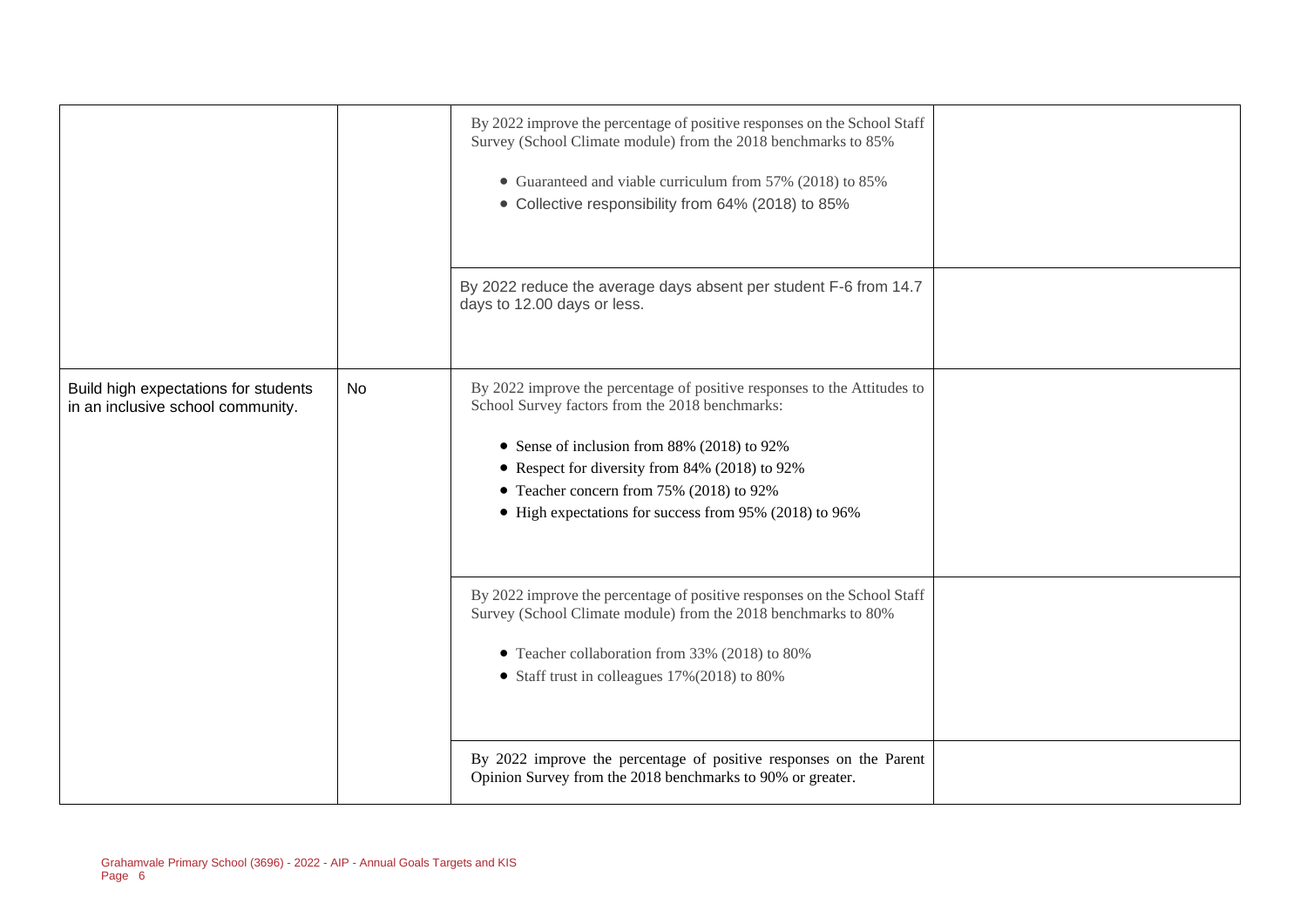| • Teacher communication from 80% (2018) to 90%<br>• Parent participation and involvement from 87% (2018) to 90%<br>• Respect for diversity from 89% (2018) to 90%<br>• High expectations for success from 90% (2018) to greater<br>than 90% |  |
|---------------------------------------------------------------------------------------------------------------------------------------------------------------------------------------------------------------------------------------------|--|
|---------------------------------------------------------------------------------------------------------------------------------------------------------------------------------------------------------------------------------------------|--|

| Goal 1              | <b>2022 Priorities Goal</b><br><br><br>Some of our students have thrived in the remote learning environment, others have maintained their learning progress, and<br>some need extra learning and wellbeing support despite the best efforts of their teachers and families. In 2022 we will continue<br>to focus on student learning - with an increased focus on numeracy - and student wellbeing through the 2022 Priorities Goal, a<br>learning Key Improvement Strategy and a wellbeing Key Improvement Strategy. We will teach and support each student at<br>their point of need and in line with FISO. |
|---------------------|---------------------------------------------------------------------------------------------------------------------------------------------------------------------------------------------------------------------------------------------------------------------------------------------------------------------------------------------------------------------------------------------------------------------------------------------------------------------------------------------------------------------------------------------------------------------------------------------------------------|
| 12 Month Target 1.1 | Percentage of Students in the Top 2 Bands: (NAPLAN)<br>Reading:<br>Year 3:40%<br>Year 5:30%<br>Writing:<br>Year 3:40%<br>Year 5:30%<br>Numeracy:<br>Year 3:40%<br>Year 5:30%<br>Attitudes to School Survey Data:<br>Sense of Connectedness: 85%<br>Sense of Inclusion: 92%<br>Motivation and Interest: 85%<br>Sense of Confidence: 85%<br>Managing Bullying: 82%                                                                                                                                                                                                                                              |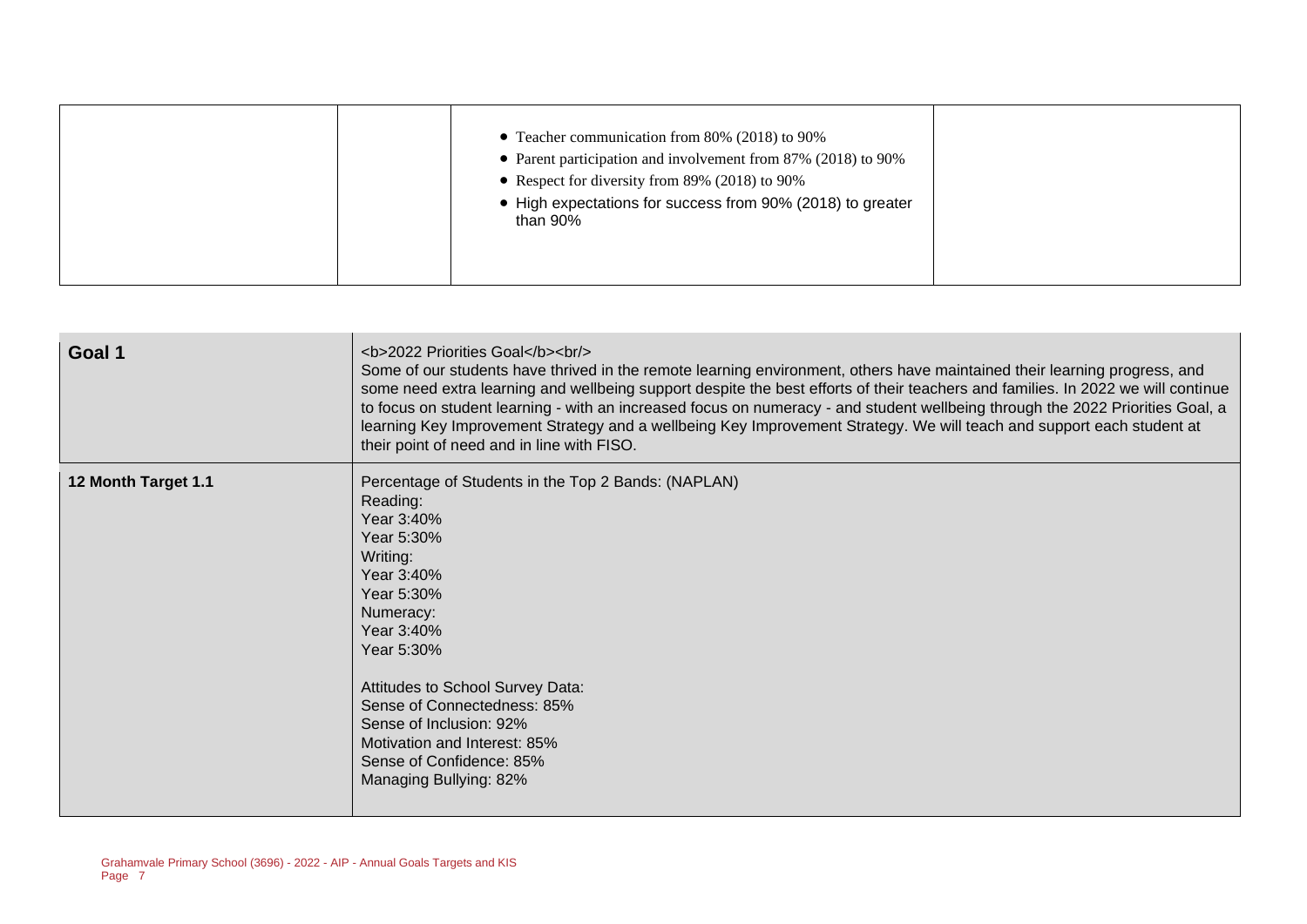|                                                                                                                                                                                                                                                                                           | Staff Opinion Data:<br>Teacher Collaboration: 80%<br>Staff Trust: 80%<br>Parent Opinion Data:<br><b>Teacher Collaboration: 90%</b><br>Respect for Diversity: 90% |                                              |
|-------------------------------------------------------------------------------------------------------------------------------------------------------------------------------------------------------------------------------------------------------------------------------------------|------------------------------------------------------------------------------------------------------------------------------------------------------------------|----------------------------------------------|
| <b>Key Improvement Strategies</b>                                                                                                                                                                                                                                                         |                                                                                                                                                                  | Is this KIS selected for focus this<br>year? |
| KIS <sub>1</sub><br>Priority 2022 Dimension                                                                                                                                                                                                                                               | Learning - Support both those who need extra support and those who have thrived to<br>continue to extend their learning, especially in numeracy                  | Yes                                          |
| KIS <sub>2</sub><br>Priority 2022 Dimension                                                                                                                                                                                                                                               | Wellbeing - Effectively mobilise available resources to support students' wellbeing and<br>mental health, especially the most vulnerable                         | Yes                                          |
| Explain why the school has selected this<br>KIS as a focus for this year. Please make<br>reference to the self-evaluation, relevant<br>school data, the progress against School<br>Strategic Plan (SSP) goals, targets, and the<br>diagnosis of issues requiring particular<br>attention. | Please leave this field empty. Schools are not required to provide a rationale as this is in line with system priorities for 2022.                               |                                              |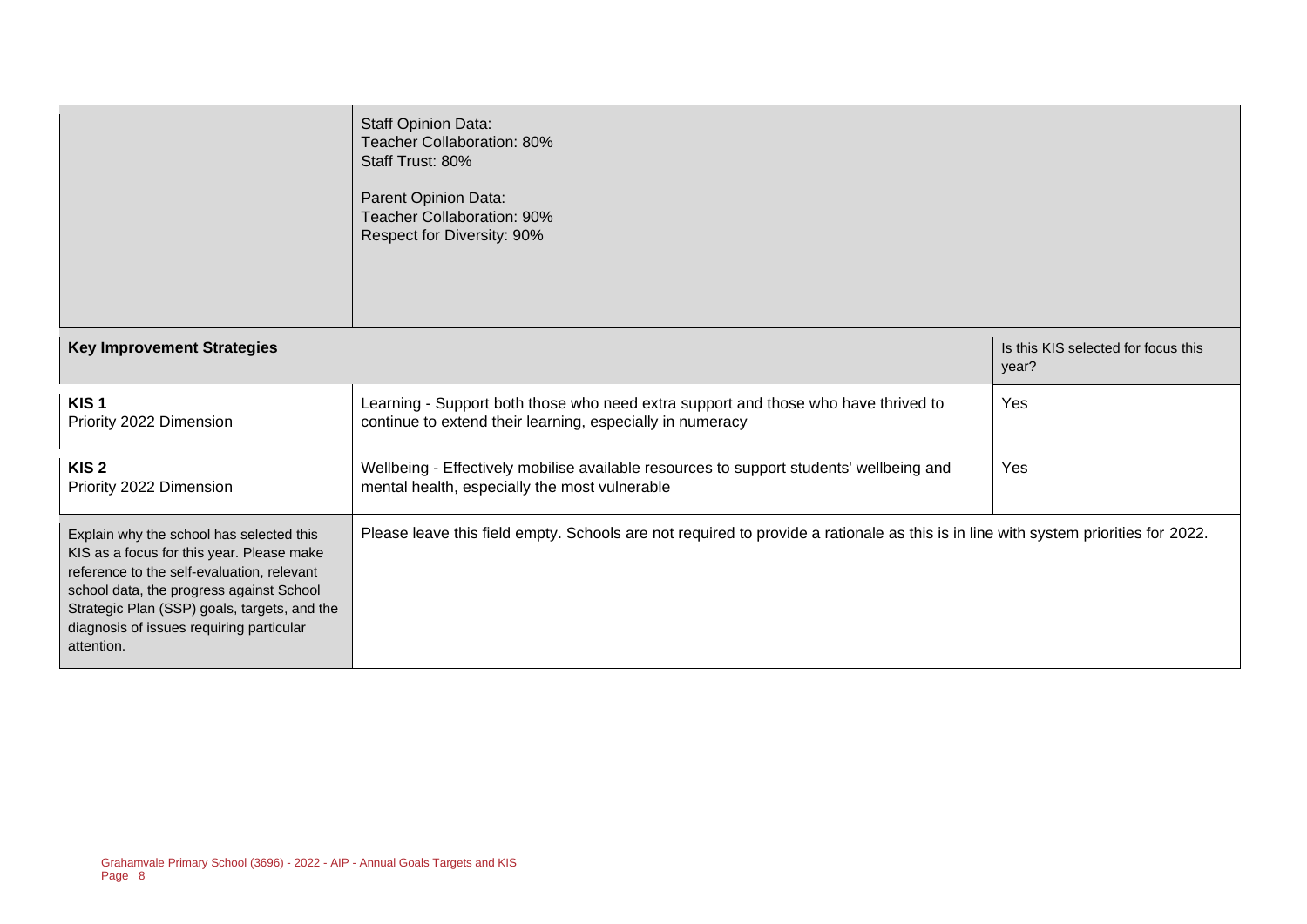# **Define Actions, Outcomes and Activities**

| Goal 1              | 2022 Priorities Goal<br>Some of our students have thrived in the remote learning environment, others have maintained their learning progress, and some<br>need extra learning and wellbeing support despite the best efforts of their teachers and families. In 2022 we will continue to focus on<br>student learning - with an increased focus on numeracy - and student wellbeing through the 2022 Priorities Goal, a learning Key<br>Improvement Strategy and a wellbeing Key Improvement Strategy. We will teach and support each student at their point of need and<br>in line with FISO. |
|---------------------|------------------------------------------------------------------------------------------------------------------------------------------------------------------------------------------------------------------------------------------------------------------------------------------------------------------------------------------------------------------------------------------------------------------------------------------------------------------------------------------------------------------------------------------------------------------------------------------------|
| 12 Month Target 1.1 | Percentage of Students in the Top 2 Bands: (NAPLAN)<br>Reading:<br>Year 3:40%<br>Year 5:30%<br>Writing:<br>Year 3:40%<br>Year 5:30%<br>Numeracy:<br>Year 3:40%<br>Year 5:30%<br>Attitudes to School Survey Data:<br>Sense of Connectedness: 85%<br>Sense of Inclusion: 92%<br>Motivation and Interest: 85%<br>Sense of Confidence: 85%<br>Managing Bullying: 82%<br><b>Staff Opinion Data:</b><br>Teacher Collaboration: 80%<br>Staff Trust: 80%<br>Parent Opinion Data:<br>Teacher Collaboration: 90%<br>Respect for Diversity: 90%                                                           |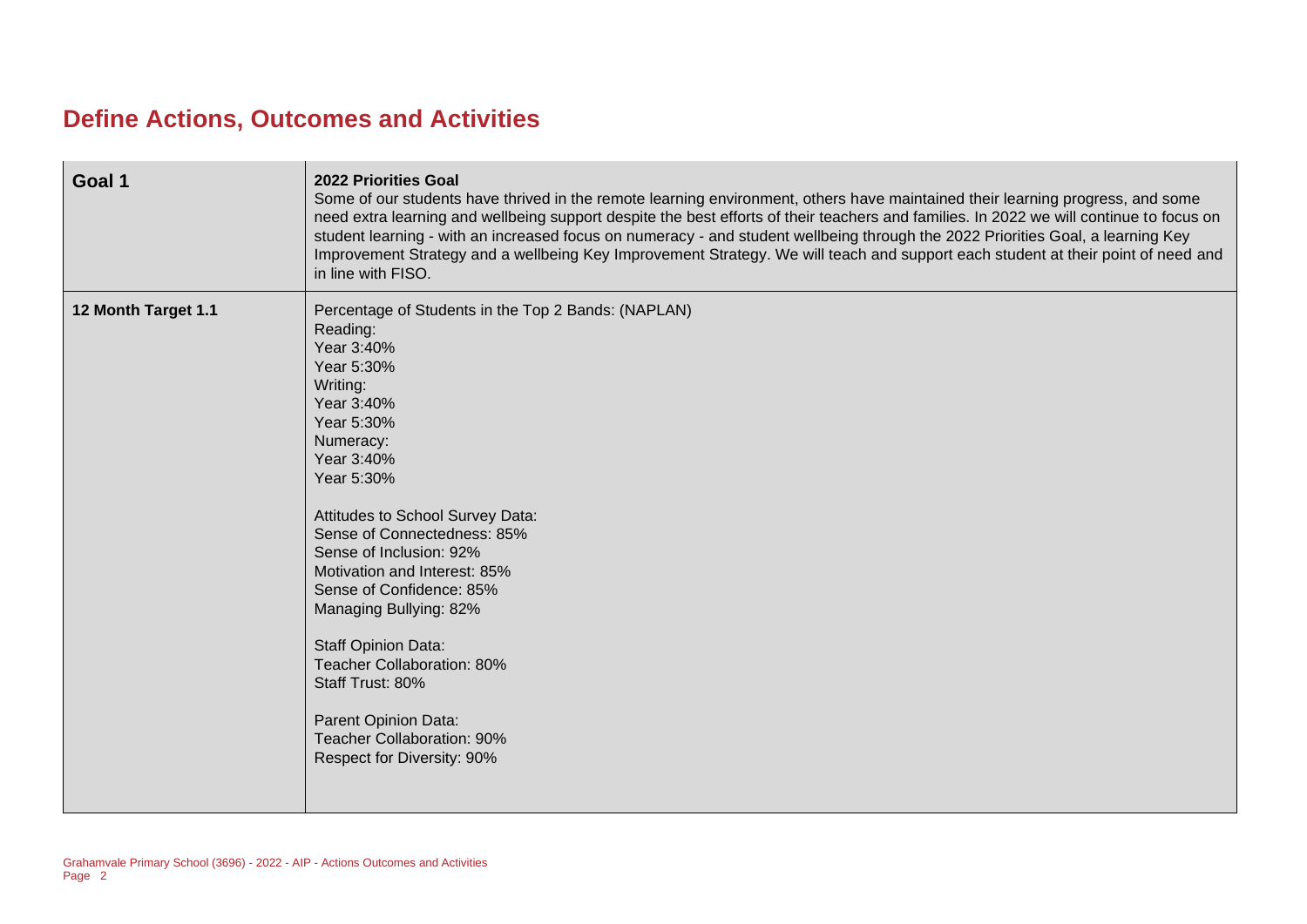| KIS <sub>1</sub><br>Priority 2022 Dimension | Learning - Support both those who need extra support and those who have thrived to continue to extend their learning, especially in<br>numeracy                                                                                                                                                                                                                                                                                                                                                                                                                                                                                                                                                                                                                                                                                                                                                                                                                                                                                                                                                                                                                                                                                                                                                                                                                                                                                                                                                               |
|---------------------------------------------|---------------------------------------------------------------------------------------------------------------------------------------------------------------------------------------------------------------------------------------------------------------------------------------------------------------------------------------------------------------------------------------------------------------------------------------------------------------------------------------------------------------------------------------------------------------------------------------------------------------------------------------------------------------------------------------------------------------------------------------------------------------------------------------------------------------------------------------------------------------------------------------------------------------------------------------------------------------------------------------------------------------------------------------------------------------------------------------------------------------------------------------------------------------------------------------------------------------------------------------------------------------------------------------------------------------------------------------------------------------------------------------------------------------------------------------------------------------------------------------------------------------|
| <b>Actions</b>                              | Build staff capacity in data literacy in order for them to plan for and implement targeted and differentiated learning tasks to meet the<br>individual needs of their learners.<br>Build student capacity in being able to provide clear feedback on their learning goals - how they are tracking with their goal and the<br>areas they need to continue to develop.<br>Implement the PLC structures to support and further embed teacher collaboration and reflections to strengthen teaching practices.<br>Strengthen the school-wide approach to communication with parents/carers/kin, with a focus on communicating how individual<br>learning needs are being identified and supported.<br>Work with Region based staff to build teacher capacity and confidence in planning for and delivering targeted teaching and learning<br>activities to meet the needs of all learners.<br>Provide opportunities for school leaders and teachers to work collaboratively with their peers in the Network to implement the<br>Shepparton Education Plan.                                                                                                                                                                                                                                                                                                                                                                                                                                                         |
| <b>Outcomes</b>                             | Students in need of targeted academic support, intervention and extension will be identified and supported to ensure they are making<br>progress in their learning.<br>Students with learning needs will be provided with the necessary adjustments that respond to their specific learning needs and will<br>have an individual learning plan and termly SSG meetings and will be supported by Education Support/Intervention Staff.<br>Students will know what the next steps are to progress their learning and will be able to share how they are going and how they<br>know.<br>Students will be able to answer the 5 key questions about their learning and will be able to clearly articulate the learning goal they<br>are working on.<br>Teachers will identify student learning needs based on their use of diagnostic assessment data as per the agreed assessment<br>schedule and monitor progress using data walls.<br>Teachers and tutors will plan for differentiation based on student learning data to meet the needs of the students they are working<br>with.<br>Teachers will plan for and implement differentiated teaching and learning to meet individual student needs and provide timely and<br>specific feedback to ensure students know how they are going, and what they can do to improve.<br>Teachers will upload their planning to the Google Drive.<br>Tutors will provide targeted academic support to identified students and share this progress with their class teacher. |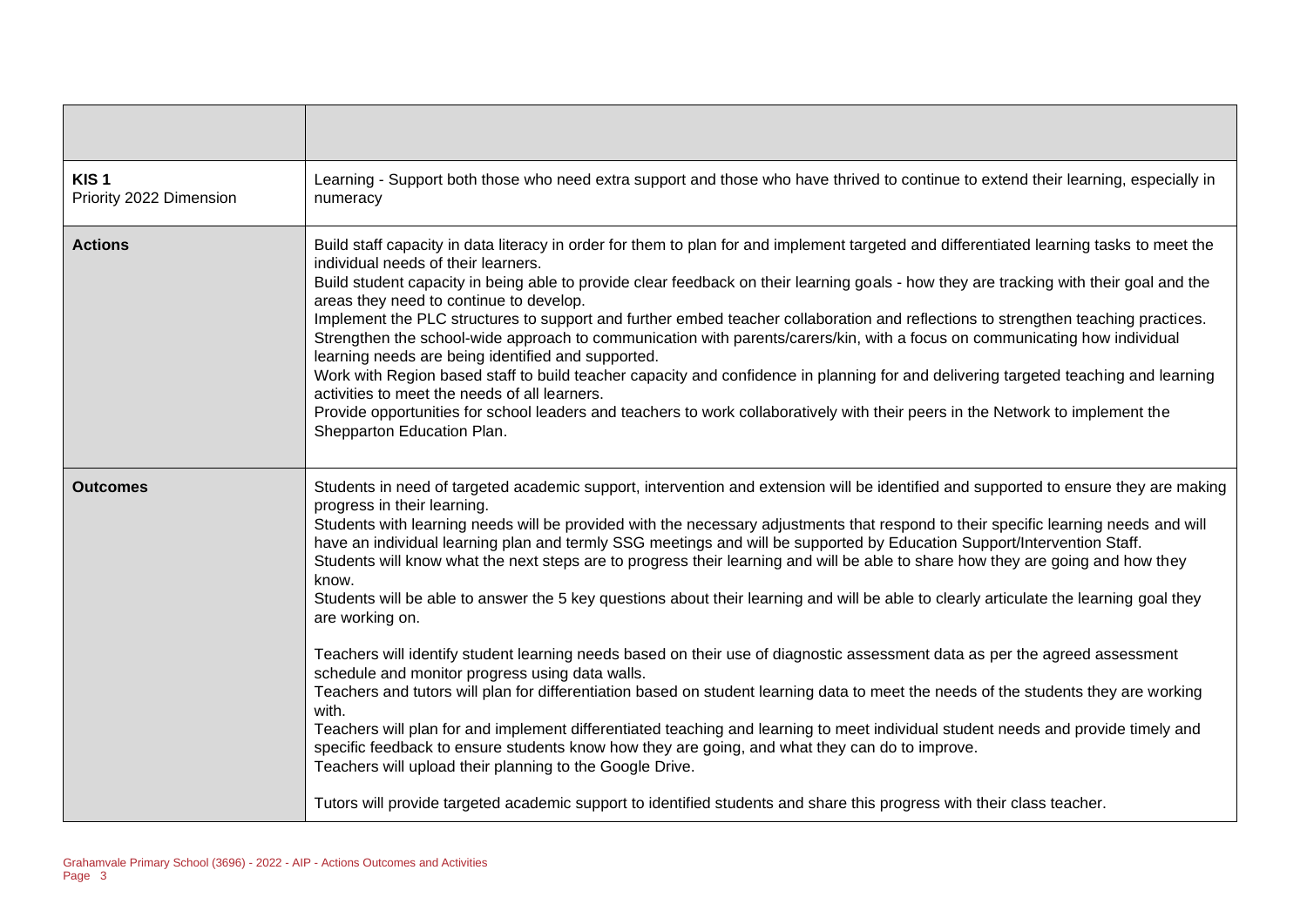|                                                                                                                                                                                                                                                                                                                       | Tutors will use assessment data to inform the groupings of their students.                                                                                                                                                                                                                                                                                                                                                                                                                                                                                                                                                                                                                               |                                                                                                              |                                 |                                  |                                                                                                                  |
|-----------------------------------------------------------------------------------------------------------------------------------------------------------------------------------------------------------------------------------------------------------------------------------------------------------------------|----------------------------------------------------------------------------------------------------------------------------------------------------------------------------------------------------------------------------------------------------------------------------------------------------------------------------------------------------------------------------------------------------------------------------------------------------------------------------------------------------------------------------------------------------------------------------------------------------------------------------------------------------------------------------------------------------------|--------------------------------------------------------------------------------------------------------------|---------------------------------|----------------------------------|------------------------------------------------------------------------------------------------------------------|
|                                                                                                                                                                                                                                                                                                                       | Leaders will support teaching staff to build their data and assessment and differentiation practices through clear processes,<br>professional learning and partnerships with Region support staff.<br>Leaders will meet each fortnight and once a Term to look at agreed data sets to track learning growth and realign practices and<br>professional learning as identified.<br>Parents will support their child at home with their individual learning goals and support the school by being a partner in their child's<br>education.                                                                                                                                                                  |                                                                                                              |                                 |                                  |                                                                                                                  |
| <b>Success Indicators</b>                                                                                                                                                                                                                                                                                             | Early Indicators:<br>Planners will show the differentiated learning tasks.<br>Data Walls and data tracking will show student learning growth.<br>Implementation of teaching and learning opportunities in response to student data.<br>Classroom observations and feedback from Learning Walks.<br>Progress against individual learning plan goals.<br>Late Indicators:<br>Victorian Curriculum teacher judgements will show growth in learning at the end of semester one and semester two.<br>NAPLAN data will show the % of students in the Top 2 Bands.<br>Staff, student and parent opinion survey data.<br>Post test data sets.<br>% of students requiring support and intervention being reduced. |                                                                                                              |                                 |                                  |                                                                                                                  |
| <b>Activities and Milestones</b>                                                                                                                                                                                                                                                                                      |                                                                                                                                                                                                                                                                                                                                                                                                                                                                                                                                                                                                                                                                                                          | <b>People Responsible</b>                                                                                    | Is this a PL<br><b>Priority</b> | When                             | <b>Funding Streams</b>                                                                                           |
| Professional Learning will be provided for staff to build their<br>capacity to read and interpret data and use this information to plan<br>for and implement targeted teaching and learning opportunities to<br>meet the needs of their learners - in classrooms and in targeted<br>intervention/acceleration groups. |                                                                                                                                                                                                                                                                                                                                                                                                                                                                                                                                                                                                                                                                                                          | ☑ Assistant Principal<br>$\triangleright$ Learning Specialist(s)<br>$\triangledown$ Teaching Partners (DSSI) | <b>☑</b> PLP<br>Priority        | from:<br>Term 1<br>to:<br>Term 4 | \$0.00<br>$\Box$ Equity funding will<br>be used<br>$\Box$ Disability Inclusion<br>Tier 2 Funding will be<br>used |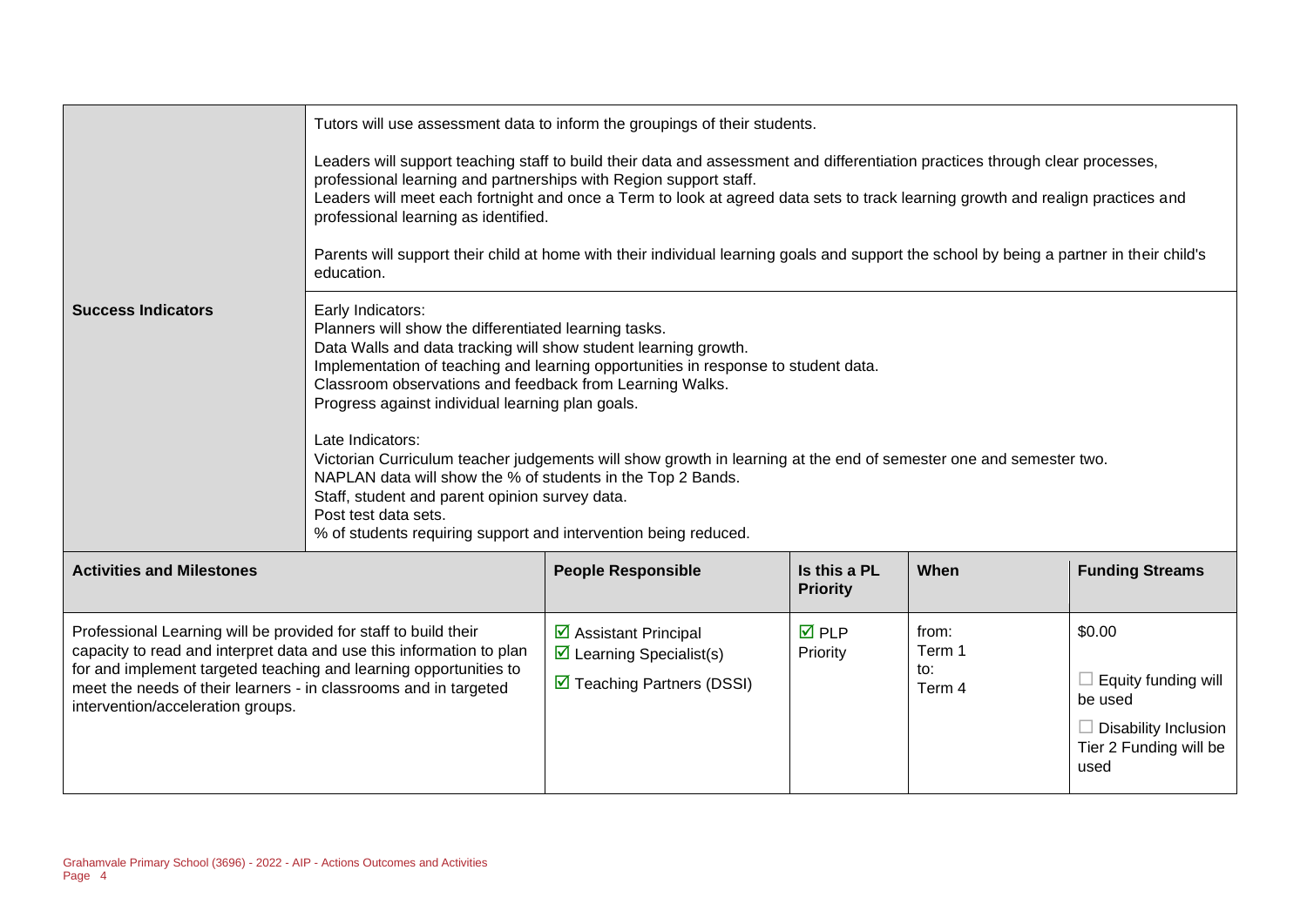|                                                                                                                                                                                                                                                                                                                                                                                                                                                                                                              |                                                                                                                                                                                                                                 |                          |                                  | $\Box$ Schools Mental<br><b>Health Menu items</b><br>will be used which<br>may include DET<br>funded or free items                                                                                                              |
|--------------------------------------------------------------------------------------------------------------------------------------------------------------------------------------------------------------------------------------------------------------------------------------------------------------------------------------------------------------------------------------------------------------------------------------------------------------------------------------------------------------|---------------------------------------------------------------------------------------------------------------------------------------------------------------------------------------------------------------------------------|--------------------------|----------------------------------|---------------------------------------------------------------------------------------------------------------------------------------------------------------------------------------------------------------------------------|
| Two 'meeting free' weeks will be implemented over each term.<br>Teaching Teams will use the time for planning in line with the<br>school's 5-week planning cycle with an additional hour after lunch<br>provided to give additional time.                                                                                                                                                                                                                                                                    | ☑ Assistant Principal<br>$\triangleright$ Learning Specialist(s)<br>$\triangleright$ Principal<br>$\overline{\mathbf{M}}$ Teacher(s)                                                                                            | <b>☑</b> PLP<br>Priority | from:<br>Term 1<br>to:<br>Term 4 | \$0.00<br>Equity funding will<br>be used<br>$\Box$ Disability Inclusion<br>Tier 2 Funding will be<br>used<br>$\Box$ Schools Mental<br><b>Health Menu items</b><br>will be used which<br>may include DET<br>funded or free items |
| Re-establish the School Improvement Team - to consist of staff<br>who will then take the expertise back to teams. The S.I.T. will have<br>a Reading/Writing/Numeracy Leader plus the Learning Specialist<br>and a staff member leading wellbeing and Respectful Relationships<br>across the school. Members of the S.I.T. will be provided with an<br>hour of time release each week to support the work they are<br>leading across the school and meetings will be held every second<br>Monday after lunch. | ☑ Assistant Principal<br>$\triangleright$ Learning Specialist(s)<br>$\triangleright$ Literacy Improvement<br>Teacher<br>$\triangleright$ Numeracy Improvement<br>Teacher<br>$\boxtimes$ Principal<br>☑ Teaching Partners (DSSI) | $\Box$ PLP<br>Priority   | from:<br>Term 1<br>to:<br>Term 4 | \$0.00<br>Equity funding will<br>be used<br>$\Box$ Disability Inclusion<br>Tier 2 Funding will be<br>used<br>$\Box$ Schools Mental<br>Health Menu items<br>will be used which<br>may include DET<br>funded or free items        |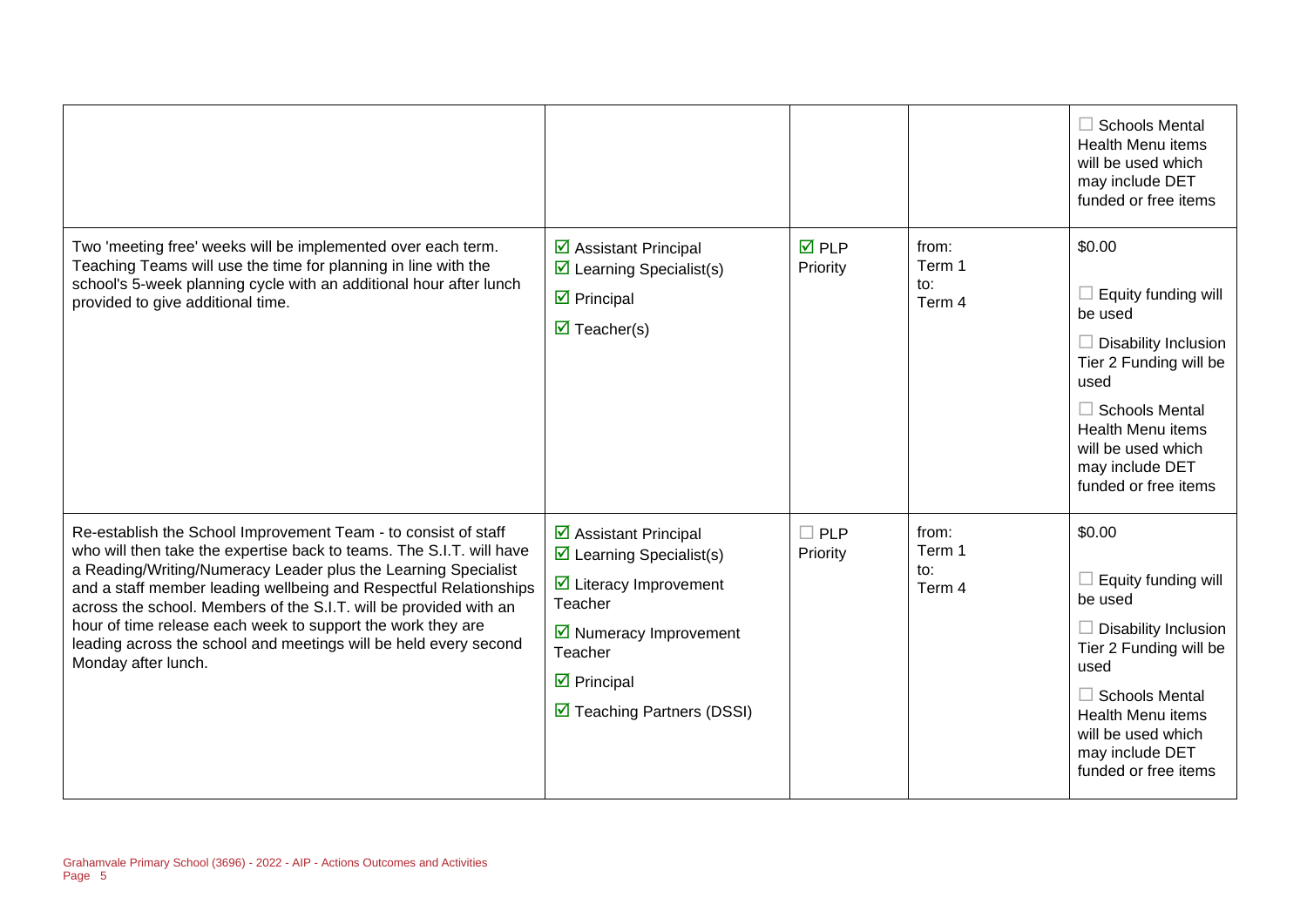| The relevant staff will participate in the Network and Area<br>professional learning based on the key improvement areas of<br>Writing and Numeracy including Principal forums. The learning<br>gained form these sessions will be taken back to staff and shared<br>through school based professional learning. Pupil Free Days will<br>also be targeted to support the professional learning to be shared<br>with staff. |                                                                                                                                                                                                                                                                                          | ☑ Assistant Principal<br>$\triangleright$ Learning Specialist(s)<br>$\triangleright$ Literacy Improvement<br>Teacher<br>$\triangleright$ Numeracy Improvement<br>Teacher<br>$\triangleright$ Principal | <b>☑</b> PLP<br>Priority | from:<br>Term 1<br>to:<br>Term 4 | \$10,000.00<br>$\Box$ Equity funding will<br>be used<br>$\Box$ Disability Inclusion<br>Tier 2 Funding will be<br>used<br>$\Box$ Schools Mental<br><b>Health Menu items</b><br>will be used which<br>may include DET<br>funded or free items |
|---------------------------------------------------------------------------------------------------------------------------------------------------------------------------------------------------------------------------------------------------------------------------------------------------------------------------------------------------------------------------------------------------------------------------|------------------------------------------------------------------------------------------------------------------------------------------------------------------------------------------------------------------------------------------------------------------------------------------|--------------------------------------------------------------------------------------------------------------------------------------------------------------------------------------------------------|--------------------------|----------------------------------|---------------------------------------------------------------------------------------------------------------------------------------------------------------------------------------------------------------------------------------------|
| The Principal will meet with the coordinator of the<br>Intervention/Tutor program to discuss student data and groupings<br>of students to ensure that the learning needs of students are being<br>met. Families will be informed of student progress through<br>individual learning plans, phone conversations as required and<br>parent/teacher interviews.                                                              |                                                                                                                                                                                                                                                                                          | $\triangleright$ Assistant Principal<br>$\triangleright$ Learning Specialist(s)<br>$\triangleright$ Principal<br>$\triangledown$ Teacher(s)                                                            | $\Box$ PLP<br>Priority   | from:<br>Term 1<br>to:<br>Term 4 | \$0.00<br>$\Box$ Equity funding will<br>be used<br>$\Box$ Disability Inclusion<br>Tier 2 Funding will be<br>used<br>$\Box$ Schools Mental<br><b>Health Menu items</b><br>will be used which<br>may include DET<br>funded or free items      |
| KIS <sub>2</sub><br>Priority 2022 Dimension                                                                                                                                                                                                                                                                                                                                                                               | Wellbeing - Effectively mobilise available resources to support students' wellbeing and mental health, especially the most vulnerable                                                                                                                                                    |                                                                                                                                                                                                        |                          |                                  |                                                                                                                                                                                                                                             |
| <b>Actions</b>                                                                                                                                                                                                                                                                                                                                                                                                            | Implement the Resilience, Rights and Respectful Relationships curriculum.<br>Build staff capacity to collect, analyse and respond to student wellbeing data.<br>Build staff capacity to notice and respond to signs of student distress and emerging mental illness through professional |                                                                                                                                                                                                        |                          |                                  |                                                                                                                                                                                                                                             |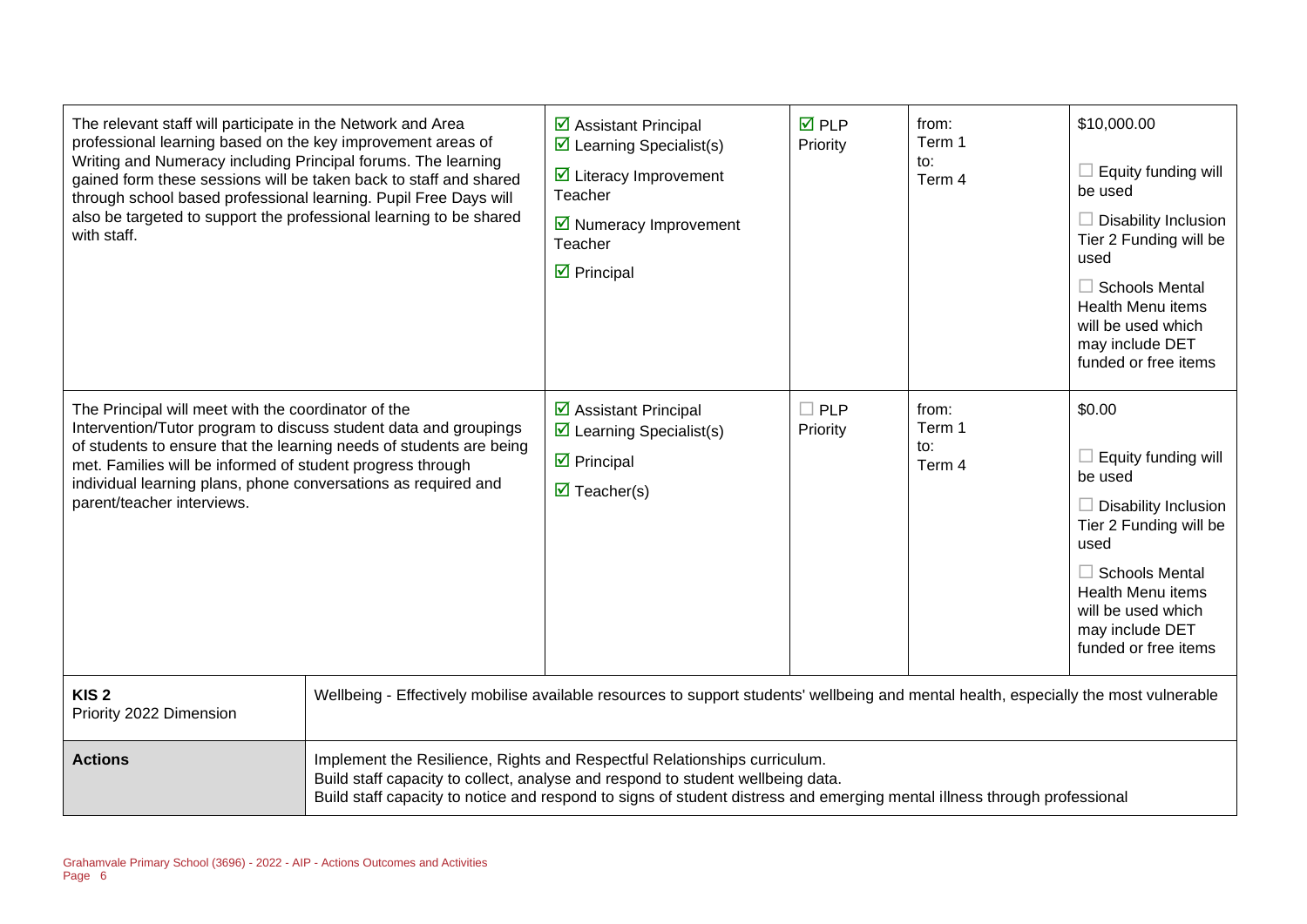|                                  | development.<br>Re-establish a multi-tiered response model to support students' mental health, wellbeing and inclusion needs.<br>Provide opportunities for school leaders and teachers to work collaboratively with their peers in the Network to implement the<br>Shepparton Education Plan.<br>Wellbeing PLC to use the Mental Health Auditing Tool on preparation for the allocation of the Mental Health Funds to meet the needs<br>of the school.                                                                                                                                                                                                                                                                                                                                                                                                                                                                                                                                                                                                                                                                                                                                                                         |                           |                                 |      |                        |  |
|----------------------------------|--------------------------------------------------------------------------------------------------------------------------------------------------------------------------------------------------------------------------------------------------------------------------------------------------------------------------------------------------------------------------------------------------------------------------------------------------------------------------------------------------------------------------------------------------------------------------------------------------------------------------------------------------------------------------------------------------------------------------------------------------------------------------------------------------------------------------------------------------------------------------------------------------------------------------------------------------------------------------------------------------------------------------------------------------------------------------------------------------------------------------------------------------------------------------------------------------------------------------------|---------------------------|---------------------------------|------|------------------------|--|
| <b>Outcomes</b>                  | A targeted approach will be implemented to support the needs of the students, staff and school community using the Mental Health<br>funds.<br>Students will feel supported and engaged in all their classes and will contribute to a strong positive school and classroom culture.<br>At-risk students will be identified and receive targeted support in a timely manner.<br>Students will have strong relationships with their peers and all staff across the school.<br>Teachers will implement the Respectful Relationships in their classrooms each week.<br>Teachers will implement a range of interventions in their classroom to support student wellbeing.<br>Teachers will implement and model the Department and school values at all times.<br>Leaders will support the implementation of the Respectful Relationships program by providing professional learning opportunities for<br>staff.<br>Leaders will research programs to implement using the targeted mental health funding.<br>Parents will be informed of the Respectful Relationships curriculum and be aware of the language used across the school.<br>Families of at-risk students will receive regular communication and support from the school. |                           |                                 |      |                        |  |
| <b>Success Indicators</b>        | Early Indicators:<br>Data obtained for the Respectful Relationships surveys and baseline assessment tools.<br>Policies and practices to be updated to document the programs being implemented.<br>Late Indicators:<br>Staff, student and parent opinion survey data.<br>Attendance data.                                                                                                                                                                                                                                                                                                                                                                                                                                                                                                                                                                                                                                                                                                                                                                                                                                                                                                                                       |                           |                                 |      |                        |  |
| <b>Activities and Milestones</b> |                                                                                                                                                                                                                                                                                                                                                                                                                                                                                                                                                                                                                                                                                                                                                                                                                                                                                                                                                                                                                                                                                                                                                                                                                                | <b>People Responsible</b> | Is this a PL<br><b>Priority</b> | When | <b>Funding Streams</b> |  |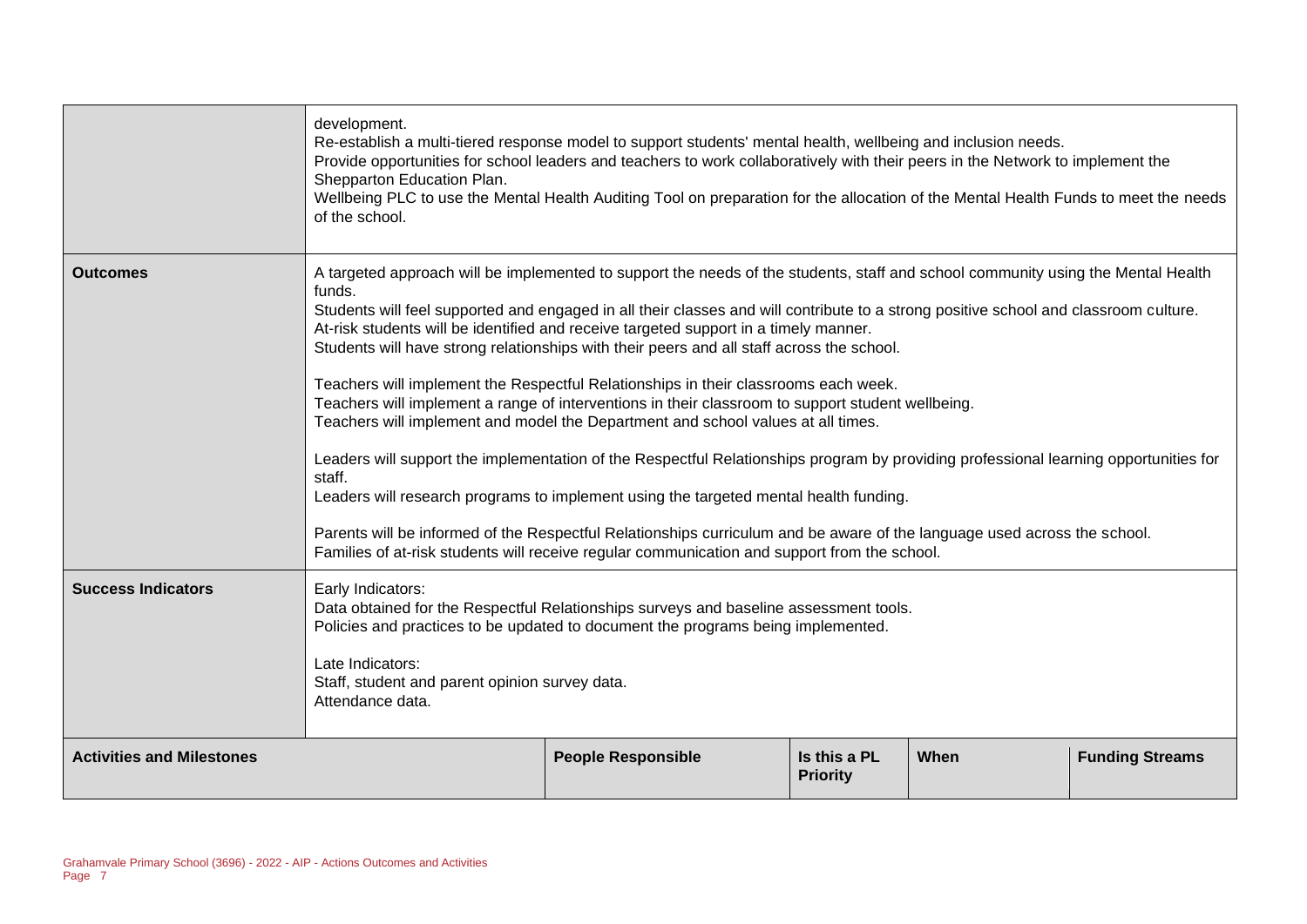| The school will implement the Respectful Relationships program<br>across each classroom. A survey will be completed by staff to gain<br>baseline data and to determine the priority areas to be<br>implemented.                                                                                                                                                                                                                            | $\overline{\mathsf{d}}$ All Staff                                                                                                                          | $\overline{M}$ PLP<br>Priority | from:<br>Term 1<br>to:<br>Term 4 | \$3,000.00<br>$\Box$ Equity funding will<br>be used<br>$\Box$ Disability Inclusion<br>Tier 2 Funding will be<br>used<br>$\boxtimes$ Schools Mental<br>Health Menu items<br>will be used which<br>may include DET<br>funded or free items |
|--------------------------------------------------------------------------------------------------------------------------------------------------------------------------------------------------------------------------------------------------------------------------------------------------------------------------------------------------------------------------------------------------------------------------------------------|------------------------------------------------------------------------------------------------------------------------------------------------------------|--------------------------------|----------------------------------|------------------------------------------------------------------------------------------------------------------------------------------------------------------------------------------------------------------------------------------|
| The school will work with Simone Nolan to provide professional<br>learning for all staff. The Wellbeing/Respectful Relationships<br>Leader will be a member of the School Improvement Team and will<br>lead the Wellbeing Team to ensure the RR curriculum is being<br>implemented across the school. The Wellbeing/Respectful<br>Relationships Leader will liaise with the S.I.T. to inform them of the<br>priority areas to be targeted. | $\overline{\mathsf{d}}$ All Staff<br>School Improvement Team<br>☑ Student Wellbeing Co-<br>ordinator                                                       | $\overline{M}$ PLP<br>Priority | from:<br>Term 1<br>to:<br>Term 4 | \$1,000.00<br>$\Box$ Equity funding will<br>be used<br>$\Box$ Disability Inclusion<br>Tier 2 Funding will be<br>used<br>☑ Schools Mental<br><b>Health Menu items</b><br>will be used which<br>may include DET<br>funded or free items    |
| Regular meetings will be held with the school's key Regional<br>Student Support Staff (SSS) contact to discuss students with<br>needs, students that have been 'flagged' by staff and students of<br>concern. The school will be guided by the SSS to put strategies<br>and practices in place, and to arrange support for families as<br>required. The school will adopt a 'wrap around' approach to meet<br>the needs of students.       | $\overline{\mathbf{z}}$ Allied Health<br>$\triangleright$ Assistant Principal<br>$\triangledown$ Education Support<br>☑ Student Wellbeing Co-<br>ordinator | $\Box$ PLP<br>Priority         | from:<br>Term 1<br>to:<br>Term 4 | \$0.00<br>$\Box$ Equity funding will<br>be used                                                                                                                                                                                          |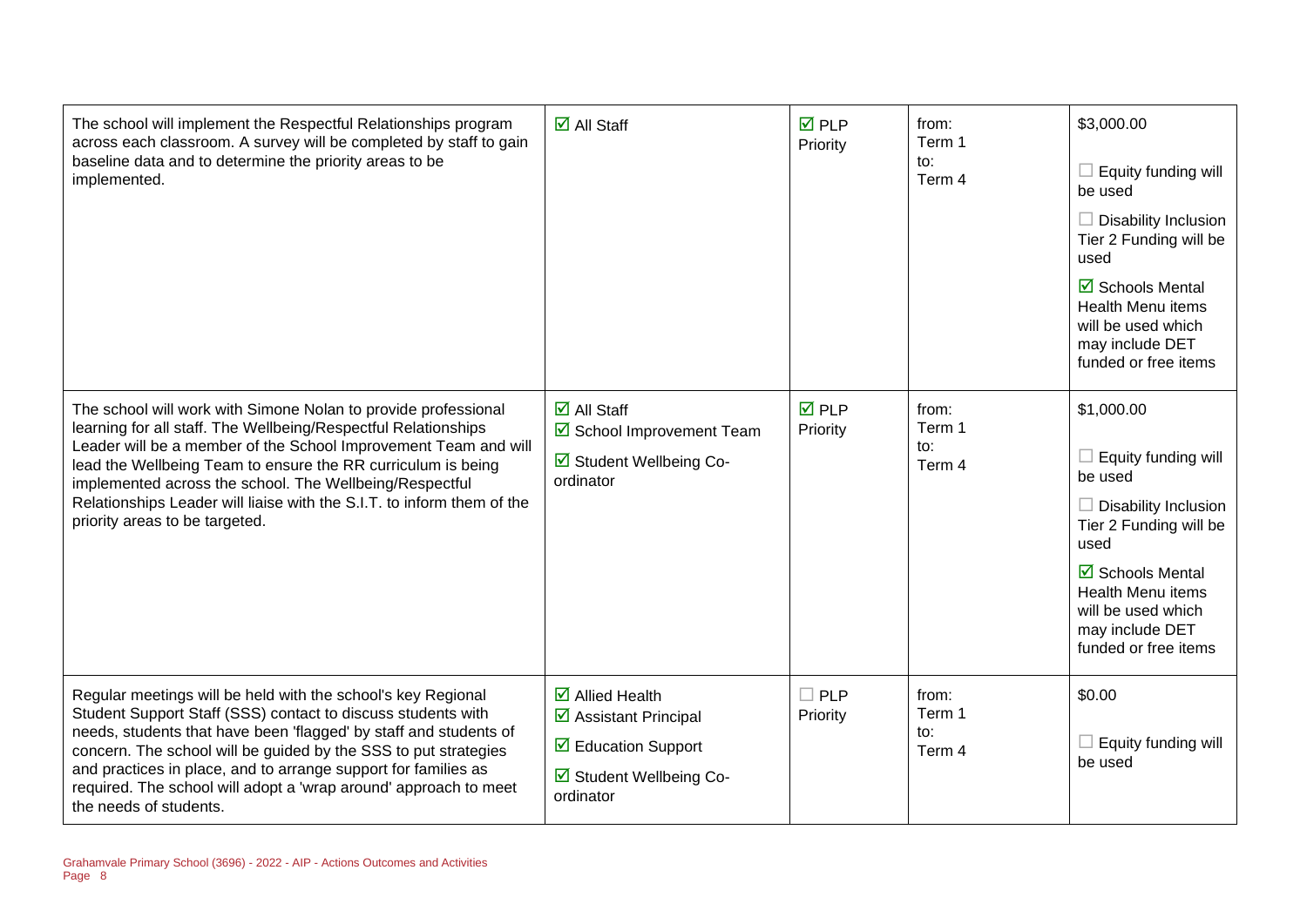|                                                                                                                                                                                                                                                                                                                             | $\overline{\mathbf{M}}$ Wellbeing Team                                                                                     |                                |                                  | $\Box$ Disability Inclusion<br>Tier 2 Funding will be<br>used<br>$\Box$ Schools Mental<br><b>Health Menu items</b><br>will be used which<br>may include DET<br>funded or free items                                                    |
|-----------------------------------------------------------------------------------------------------------------------------------------------------------------------------------------------------------------------------------------------------------------------------------------------------------------------------|----------------------------------------------------------------------------------------------------------------------------|--------------------------------|----------------------------------|----------------------------------------------------------------------------------------------------------------------------------------------------------------------------------------------------------------------------------------|
| The school will conduct surveys and seek feedback from staff,<br>students and parents on the wellbeing support to be implemented<br>in Semester Two. To investigate the menu for the Mental Heath<br>Fund and research the programs and projects on offer to determine<br>what will meet the needs of our school community. | ☑ Assistant Principal<br>■ Leadership Team<br>$\triangleright$ Principal<br>☑ Wellbeing Team                               | $\Box$ PLP<br>Priority         | from:<br>Term 1<br>to:<br>Term 2 | \$0.00<br>$\Box$ Equity funding will<br>be used<br>$\Box$ Disability Inclusion<br>Tier 2 Funding will be<br>used<br>$\Box$ Schools Mental<br><b>Health Menu items</b><br>will be used which<br>may include DET<br>funded or free items |
| Implement the agreed program in line with the Department's Mental<br>Health Fund to provide the necessary and targeted support to meet<br>the needs for the staff and students - including professional<br>learning for staff in being able to identify trauma in their students<br>and families.                           | ☑ Assistant Principal<br>☑ Leadership Team<br>$\triangleright$ Principal<br>$\triangledown$ Teacher(s)<br>☑ Wellbeing Team | $\overline{M}$ PLP<br>Priority | from:<br>Term 2<br>to:<br>Term 4 | \$24,770.00<br>$\Box$ Equity funding will<br>be used<br>$\Box$ Disability Inclusion<br>Tier 2 Funding will be<br>used<br>$\overline{\boxtimes}$ Schools Mental<br><b>Health Menu items</b><br>will be used which                       |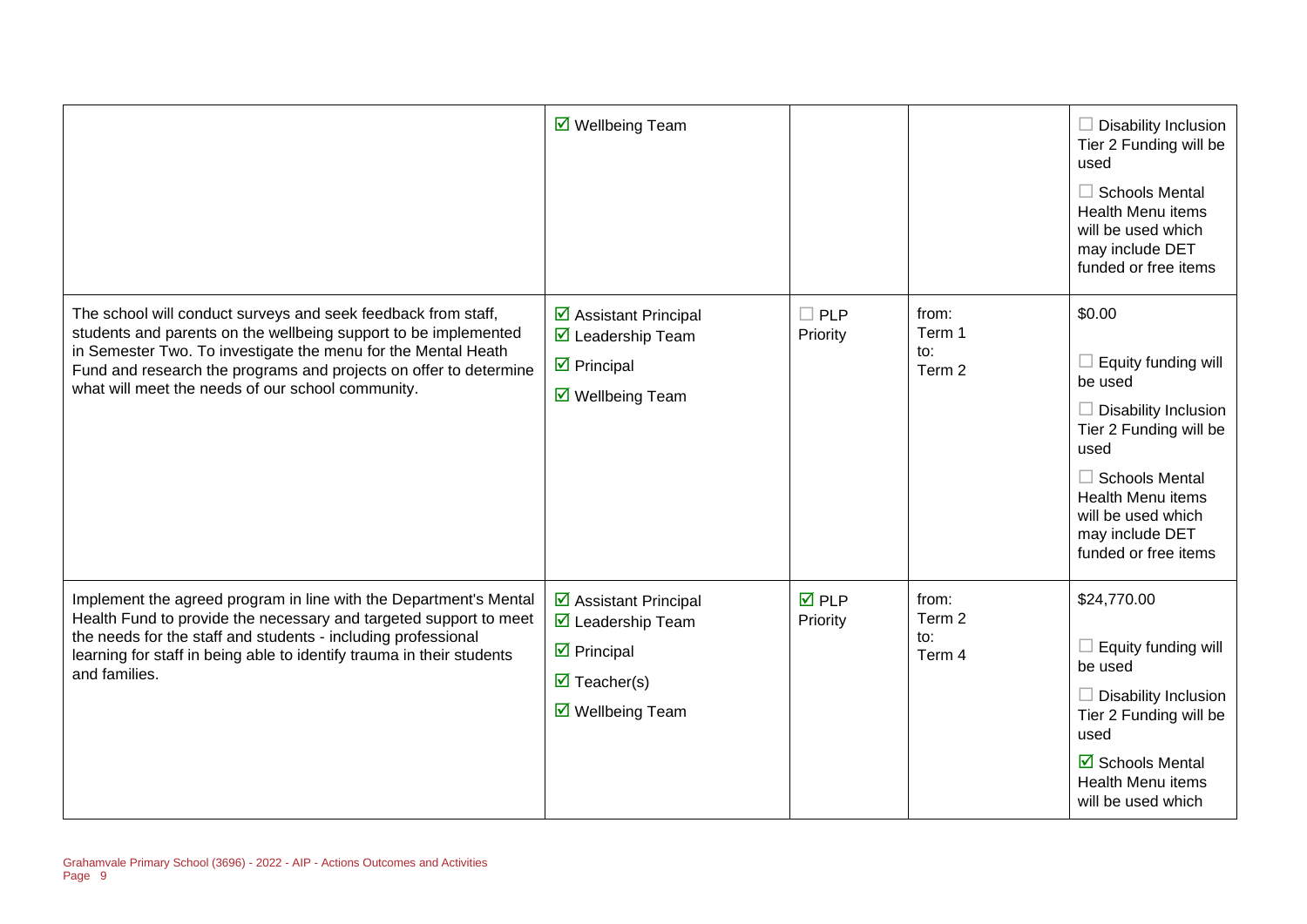|  |  | may include DET<br>funded or free items |
|--|--|-----------------------------------------|
|  |  |                                         |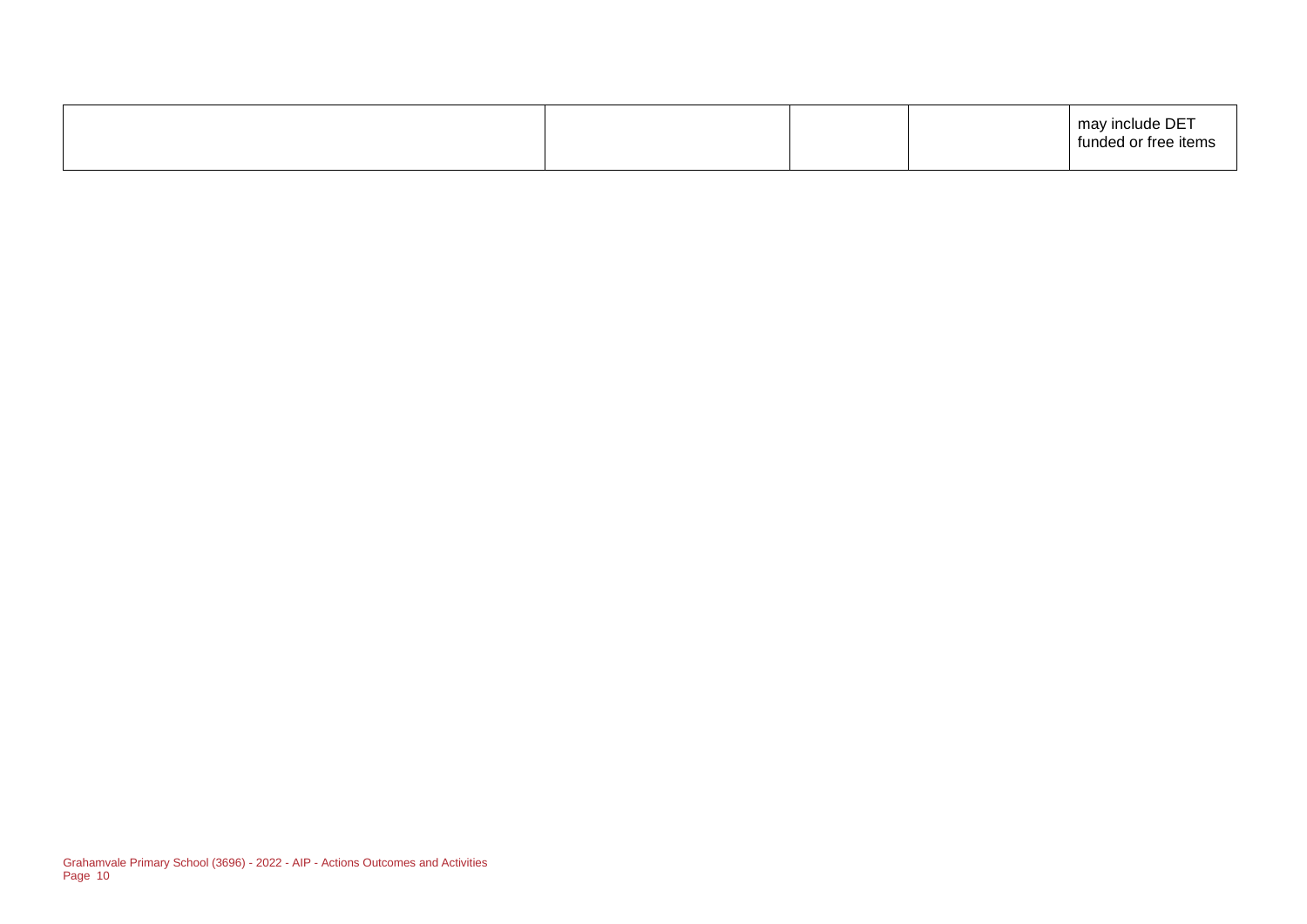# **Funding Planner**

#### Summary of Budget and Allocated Funding

| <b>Summary of Budget</b>            | School's total funding (\$) | <b>Funding Allocated in activities (\$)</b> | Still available/shortfall |
|-------------------------------------|-----------------------------|---------------------------------------------|---------------------------|
| <b>Equity Funding</b>               | \$43,683.00                 | \$40,000.00                                 | \$3,683.00                |
| Disability Inclusion Tier 2 Funding | \$0.00                      | \$0.00                                      | \$0.00                    |
| Schools Mental Health Fund and Menu | \$24,777.40                 | \$28,770.00                                 | $-$3,992.60$              |
| <b>Total</b>                        | \$68,460.40                 | \$68,770.00                                 | $-$ \$309.60              |

#### Activities and Milestones – Total Budget

| <b>Activities and Milestones</b>                                                                                                                                                                                                                                                                                                                                                                                                              | <b>Budget</b> |
|-----------------------------------------------------------------------------------------------------------------------------------------------------------------------------------------------------------------------------------------------------------------------------------------------------------------------------------------------------------------------------------------------------------------------------------------------|---------------|
| The school will implement the Respectful Relationships<br>program across each classroom. A survey will be<br>completed by staff to gain baseline data and to determine<br>the priority areas to be implemented.                                                                                                                                                                                                                               | \$3,000.00    |
| The school will work with Simone Nolan to provide<br>professional learning for all staff. The Wellbeing/Respectful<br>Relationships Leader will be a member of the School<br>Improvement Team and will lead the Wellbeing Team to<br>ensure the RR curriculum is being implemented across the<br>school. The Wellbeing/Respectful Relationships Leader will<br>liaise with the S.I.T. to inform them of the priority areas to<br>be targeted. | \$1,000.00    |
| Implement the agreed program in line with the<br>Department's Mental Health Fund to provide the necessary<br>and targeted support to meet the needs for the staff and<br>students - including professional learning for staff in being<br>able to identify trauma in their students and families.                                                                                                                                             | \$24,770.00   |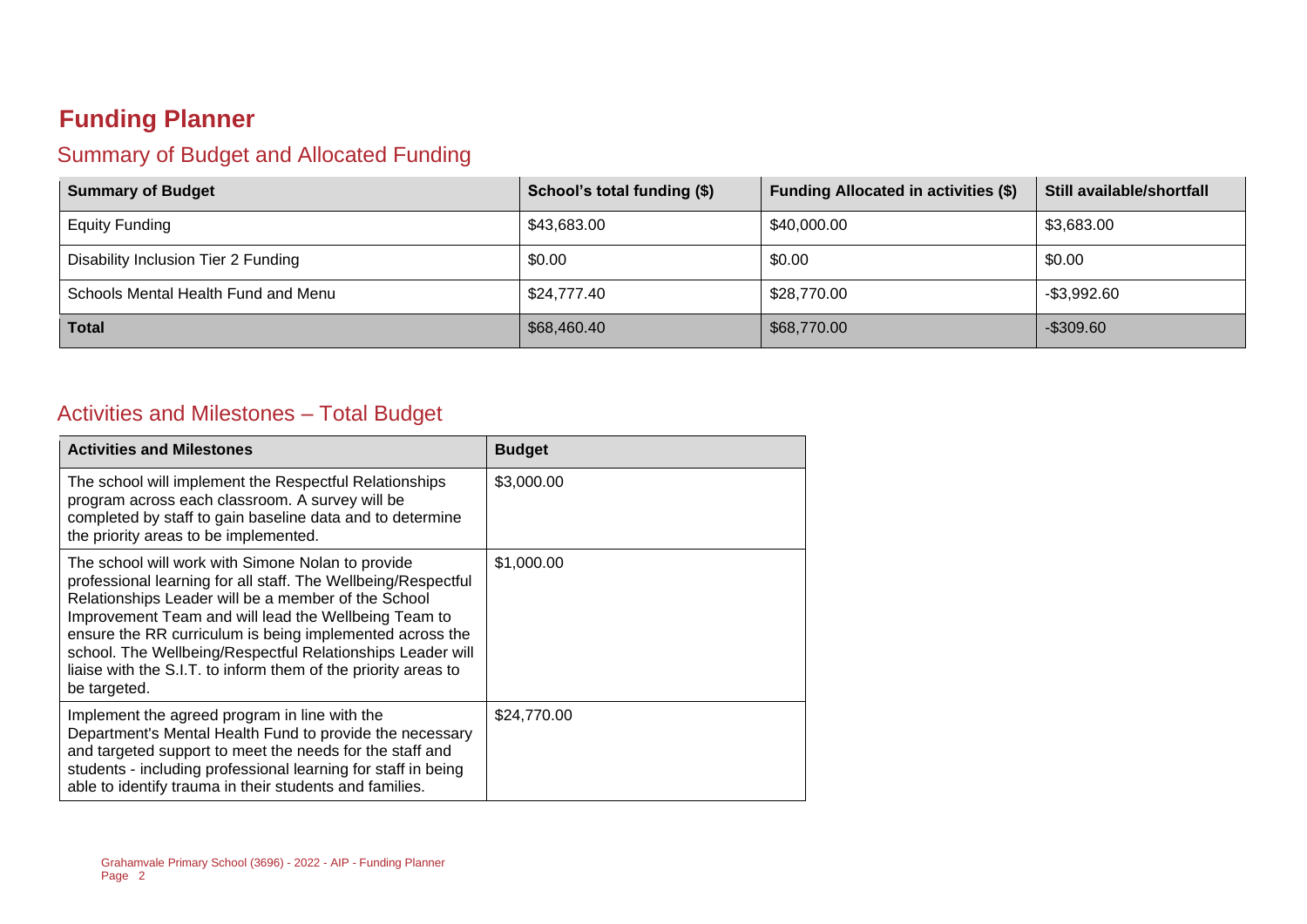| <b>Totals</b><br>\$28,770.00 |
|------------------------------|
|------------------------------|

#### Activities and Milestones - Equity Funding

| <b>Activities and Milestones</b> | <b>When</b> | <b>Funding allocated (\$)</b> | Category |
|----------------------------------|-------------|-------------------------------|----------|
| <b>Totals</b>                    |             | \$0.00                        |          |

### Activities and Milestones - Disability Inclusion Funding

| <b>Activities and Milestones</b> | When | Funding allocated (\$) | Category |
|----------------------------------|------|------------------------|----------|
| <b>Totals</b>                    |      | \$0.00                 |          |

#### Activities and Milestones - Schools Mental Health Fund and Menu

| <b>Activities and Milestones</b>                                                                                                                                                                                      | When                             | Funding allocated (\$) | Category                                                                                                                                                                                                                                           |
|-----------------------------------------------------------------------------------------------------------------------------------------------------------------------------------------------------------------------|----------------------------------|------------------------|----------------------------------------------------------------------------------------------------------------------------------------------------------------------------------------------------------------------------------------------------|
| The school will implement the<br>Respectful Relationships program<br>across each classroom. A survey<br>will be completed by staff to gain<br>baseline data and to determine the<br>priority areas to be implemented. | from:<br>Term 1<br>to:<br>Term 4 | \$3,000.00             | $\triangleright$ Tier 1/Category: Whole school approach to positive mental health<br>This activity will use Foundation Resources (DET Funded initiatives<br>or other free resources)<br><b>Respectful Relationships</b><br>$\circ$<br>Simone Nolan |
| The school will work with Simone<br>Nolan to provide professional<br>learning for all staff. The                                                                                                                      | from:<br>Term 1                  | \$1,000.00             | $\triangleright$ Tier 1/Category: Whole school approach to positive mental health                                                                                                                                                                  |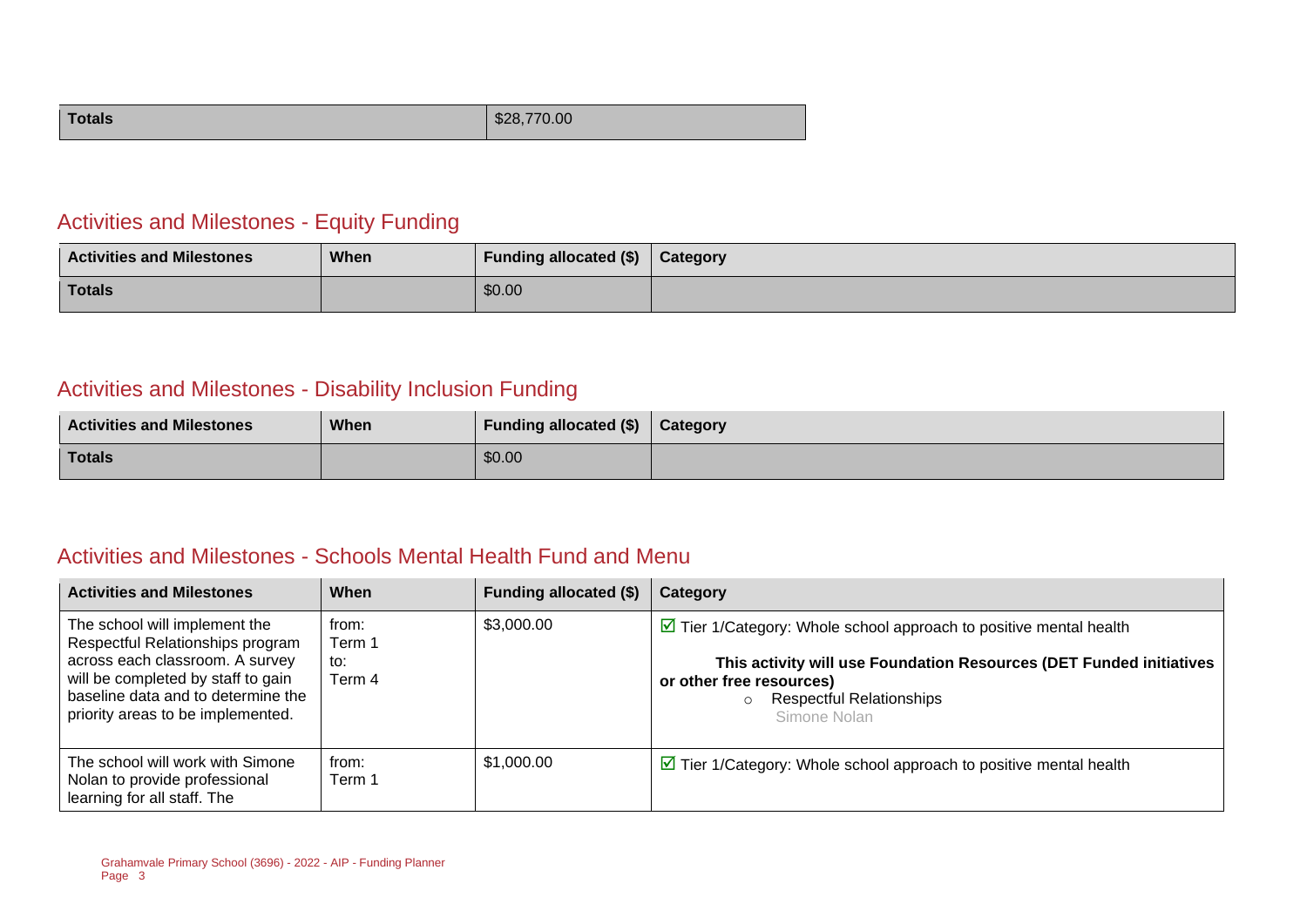| Wellbeing/Respectful Relationships<br>Leader will be a member of the<br>School Improvement Team and will<br>lead the Wellbeing Team to ensure<br>the RR curriculum is being<br>implemented across the school.<br>The Wellbeing/Respectful<br>Relationships Leader will liaise with<br>the S.I.T. to inform them of the<br>priority areas to be targeted. | to:<br>Term 4                    |             | This activity will use Foundation Resources (DET Funded initiatives<br>or other free resources)<br><b>Respectful Relationships</b><br>$\circ$<br>Simone Nolan                                                                                                                          |
|----------------------------------------------------------------------------------------------------------------------------------------------------------------------------------------------------------------------------------------------------------------------------------------------------------------------------------------------------------|----------------------------------|-------------|----------------------------------------------------------------------------------------------------------------------------------------------------------------------------------------------------------------------------------------------------------------------------------------|
| Implement the agreed program in<br>line with the Department's Mental<br>Health Fund to provide the<br>necessary and targeted support to<br>meet the needs for the staff and<br>students - including professional<br>learning for staff in being able to<br>identify trauma in their students<br>and families.                                            | from:<br>Term 2<br>to:<br>Term 4 | \$24,770.00 | $\triangleright$ Tier 1/Category: Social and emotional learning and mental health literacy<br>This activity will use Foundation Resources (DET Funded initiatives<br>or other free resources)<br>Resilience, Rights and Respectful Relationships Teaching<br>Resources<br>Simone Nolan |
| <b>Totals</b>                                                                                                                                                                                                                                                                                                                                            |                                  | \$28,770.00 |                                                                                                                                                                                                                                                                                        |

## Additional Funding Planner – Total Budget

| <b>Activities and Milestones</b>                                                                                                           | <b>Budget</b> |
|--------------------------------------------------------------------------------------------------------------------------------------------|---------------|
| Staffing to support students in classrooms to assist with<br>their 'catch up' and support with their learning both 1:1 and<br>small group. | \$40,000.00   |
| <b>Totals</b>                                                                                                                              | \$40,000.00   |

## Additional Funding Planner – Equity Funding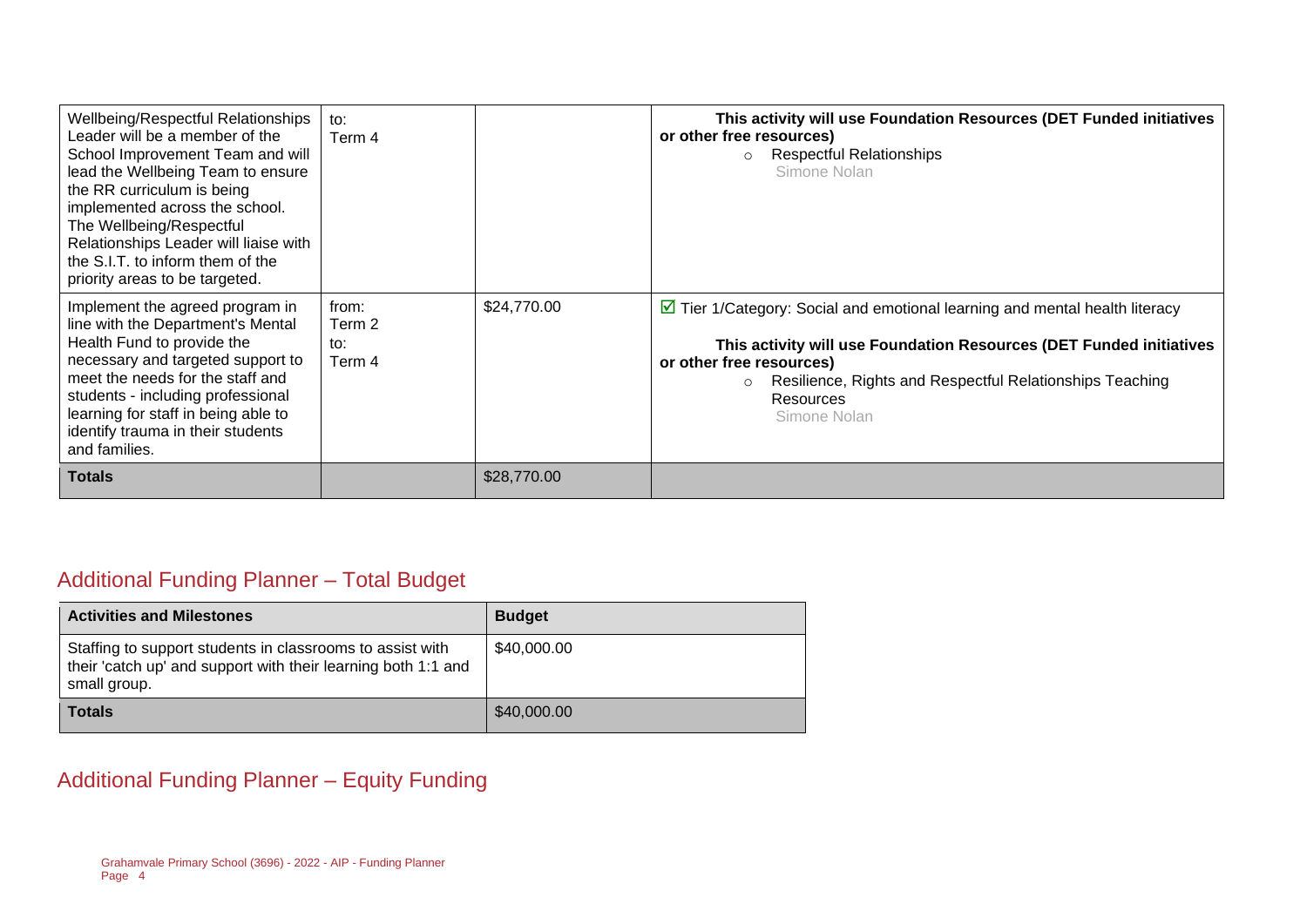| <b>Activities and Milestones</b>                                                                                                              | When                             | Funding allocated (\$) | Category                               |
|-----------------------------------------------------------------------------------------------------------------------------------------------|----------------------------------|------------------------|----------------------------------------|
| Staffing to support students in<br>classrooms to assist with their<br>'catch up' and support with their<br>learning both 1:1 and small group. | from:<br>Term 1<br>to:<br>Term 4 | \$40,000.00            | $\triangleright$ School-based staffing |
| <b>Totals</b>                                                                                                                                 |                                  | \$40,000.00            |                                        |

### Additional Funding Planner – Disability Inclusion Funding

| <b>Activities and Milestones</b>                                                                                                              | When                             | Funding allocated (\$) | Category |
|-----------------------------------------------------------------------------------------------------------------------------------------------|----------------------------------|------------------------|----------|
| Staffing to support students in<br>classrooms to assist with their<br>'catch up' and support with their<br>learning both 1:1 and small group. | from:<br>Term 1<br>to:<br>Term 4 |                        |          |
| <b>Totals</b>                                                                                                                                 |                                  |                        |          |

#### Additional Funding Planner – Schools Mental Health Fund and Menu

| <b>Activities and Milestones</b>                                                                                                              | When                             | Funding allocated $(\$)$ | Category |
|-----------------------------------------------------------------------------------------------------------------------------------------------|----------------------------------|--------------------------|----------|
| Staffing to support students in<br>classrooms to assist with their<br>'catch up' and support with their<br>learning both 1:1 and small group. | from:<br>Term 1<br>to:<br>Term 4 | \$0.00                   |          |
| <b>Totals</b>                                                                                                                                 |                                  | \$0.00                   |          |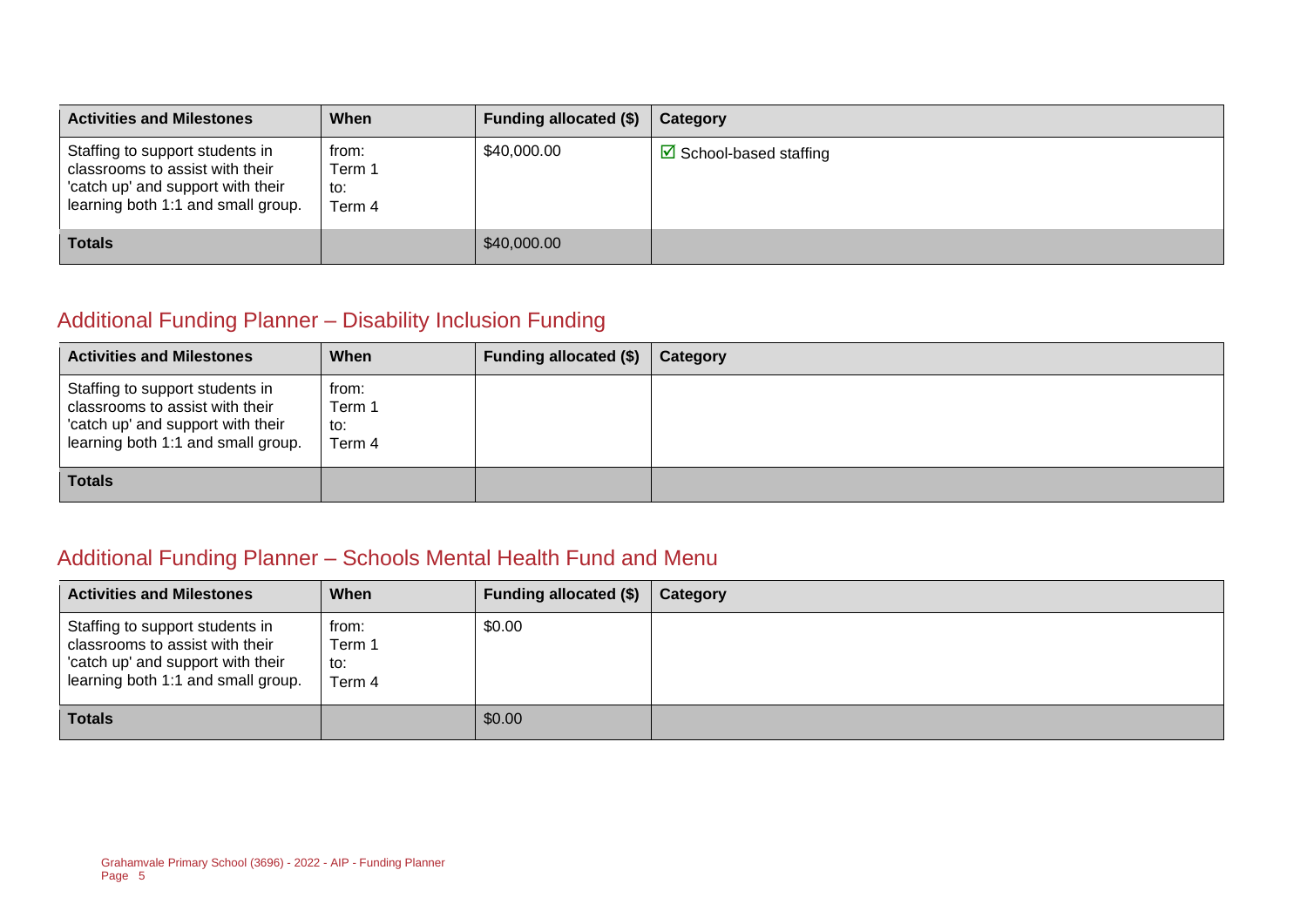# **Professional Learning and Development Plan**

| <b>Professional Learning</b><br><b>Priority</b>                                                                                                                                                                                                                                                                                            | <b>Who</b>                                                                                                                                        | When                             | <b>Key Professional</b><br><b>Learning Strategies</b>                                                                                          | <b>Organisational Structure</b>                                                                                                                                  | <b>Expertise Accessed</b>                                                                           | <b>Where</b>                                                                                       |
|--------------------------------------------------------------------------------------------------------------------------------------------------------------------------------------------------------------------------------------------------------------------------------------------------------------------------------------------|---------------------------------------------------------------------------------------------------------------------------------------------------|----------------------------------|------------------------------------------------------------------------------------------------------------------------------------------------|------------------------------------------------------------------------------------------------------------------------------------------------------------------|-----------------------------------------------------------------------------------------------------|----------------------------------------------------------------------------------------------------|
| Professional Learning will be<br>provided for staff to build<br>their capacity to read and<br>interpret data and use this<br>information to plan for and<br>implement targeted teaching<br>and learning opportunities to<br>meet the needs of their<br>learners - in classrooms and<br>in targeted<br>intervention/acceleration<br>groups. | $\overline{\mathbf{z}}$ Assistant<br>Principal<br>$\overline{\mathbf{z}}$ Learning<br>Specialist(s)<br>$\boxdot$ Teaching<br>Partners<br>(DSSI)   | from:<br>Term 1<br>to:<br>Term 4 | $\overline{\mathbf{z}}$ Planning<br>$\overline{\mathbf{y}}$ Moderated assessment<br>of student learning<br>$\triangledown$ Formalised PLC/PLTs | $\triangleright$ Timetabled Planning<br>Day<br>$\overline{\boxtimes}$ PLC/PLT Meeting                                                                            | $\triangleright$ Teaching partners<br>$\overline{\mathbf{d}}$ Internal staff                        | $\overline{\mathsf{M}}$ On-site                                                                    |
| Two 'meeting free' weeks will<br>be implemented over each<br>term. Teaching Teams will<br>use the time for planning in<br>line with the school's 5-week<br>planning cycle with an<br>additional hour after lunch<br>provided to give additional<br>time.                                                                                   | $\overline{\mathbf{z}}$ Assistant<br>Principal<br>$\boxdot$ Learning<br>Specialist(s)<br>$\triangleright$ Principal<br>$\triangledown$ Teacher(s) | from:<br>Term 1<br>to:<br>Term 4 | $\overline{\mathbf{y}}$ Planning<br>$\triangleright$ Moderated assessment<br>of student learning<br>$\triangleright$ Curriculum development    | ☑ Formal School Meeting<br>/ Internal Professional<br><b>Learning Sessions</b><br>$\triangleright$ Timetabled Planning<br>Day<br>$\triangledown$ PLC/PLT Meeting | $\triangledown$ Teaching partners<br>$\overline{\mathbf{M}}$ Internal staff                         | $\overline{\mathbf{a}}$ On-site                                                                    |
| The relevant staff will<br>participate in the Network<br>and Area professional<br>learning based on the key<br>improvement areas of Writing<br>and Numeracy including<br>Principal forums. The<br>learning gained form these                                                                                                               | $\overline{\mathbf{M}}$ Assistant<br>Principal<br>$\overline{\mathbf{y}}$ Learning<br>Specialist(s)                                               | from:<br>Term 1<br>to:<br>Term 4 | $\boxtimes$ Planning<br>$\triangledown$ Preparation<br>$\boxdot$ Curriculum development                                                        | ☑ Formal School Meeting<br>Internal Professional<br><b>Learning Sessions</b><br>$\overline{\mathbf{2}}$ Communities of<br>Practice<br>☑ Area Principal Forums    | $\overline{M}$ SEIL<br>$\triangleright$ Teaching partners<br>$\overline{\mathbf{d}}$ Internal staff | $\overline{\Box}$ Off-site<br>To be<br>determined<br>by<br>Network/Area<br>Staff - PL<br>calendars |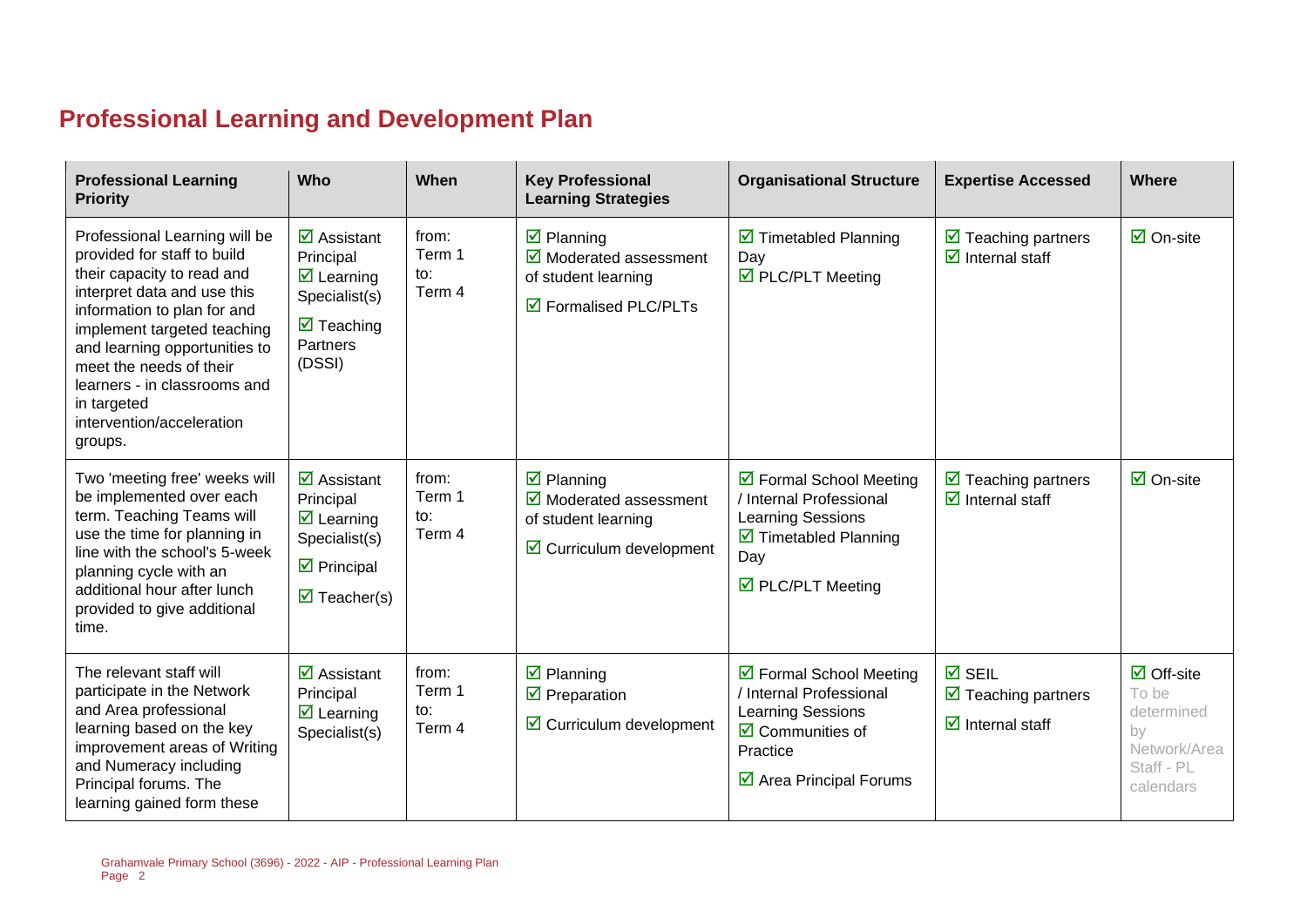| sessions will be taken back<br>to staff and shared through<br>school based professional<br>learning. Pupil Free Days will<br>also be targeted to support<br>the professional learning to<br>be shared with staff.                                                                                                                                                                                                                                                        | $\overline{\mathbf{y}}$ Literacy<br>Improvement<br>Teacher<br>☑ Numeracy<br>Improvement<br>Teacher<br>$\triangledown$ Principal                        |                                  |                                                                                                                                                                                     |                                                                                                                                                |                                                                   |                                 |
|--------------------------------------------------------------------------------------------------------------------------------------------------------------------------------------------------------------------------------------------------------------------------------------------------------------------------------------------------------------------------------------------------------------------------------------------------------------------------|--------------------------------------------------------------------------------------------------------------------------------------------------------|----------------------------------|-------------------------------------------------------------------------------------------------------------------------------------------------------------------------------------|------------------------------------------------------------------------------------------------------------------------------------------------|-------------------------------------------------------------------|---------------------------------|
| The school will implement the<br><b>Respectful Relationships</b><br>program across each<br>classroom. A survey will be<br>completed by staff to gain<br>baseline data and to<br>determine the priority areas<br>to be implemented.                                                                                                                                                                                                                                       | $\overline{\mathbf{M}}$ All Staff                                                                                                                      | from:<br>Term 1<br>to:<br>Term 4 | $\triangledown$ Preparation<br>$\boxtimes$ Curriculum development                                                                                                                   | ☑ Whole School Pupil<br>Free Day<br>$\overline{\boxtimes}$ PLC/PLT Meeting                                                                     | $\triangledown$ Departmental<br>resources<br>Simone Nolan         | $\overline{\mathbf{a}}$ On-site |
| The school will work with<br>Simone Nolan to provide<br>professional learning for all<br>staff. The<br>Wellbeing/Respectful<br>Relationships Leader will be<br>a member of the School<br>Improvement Team and will<br>lead the Wellbeing Team to<br>ensure the RR curriculum is<br>being implemented across<br>the school. The<br>Wellbeing/Respectful<br>Relationships Leader will<br>liaise with the S.I.T. to inform<br>them of the priority areas to<br>be targeted. | $\overline{\mathsf{M}}$ All Staff<br>$\boxtimes$ School<br>Improvement<br>Team<br>$\overline{\mathbf{M}}$ Student<br><b>Wellbeing Co-</b><br>ordinator | from:<br>Term 1<br>to:<br>Term 4 | $\triangledown$ Collaborative<br>Inquiry/Action Research<br>team<br>$\triangledown$ Peer observation<br>including feedback and<br>reflection<br>$\triangledown$ Formalised PLC/PLTs | ☑ Whole School Pupil<br>Free Day<br>☑ Formal School Meeting<br>/ Internal Professional<br>Learning Sessions<br>$\triangledown$ PLC/PLT Meeting | $\overline{\mathbf{y}}$ Departmental<br>resources<br>Simone Nolan | $\overline{\mathbf{a}}$ On-site |